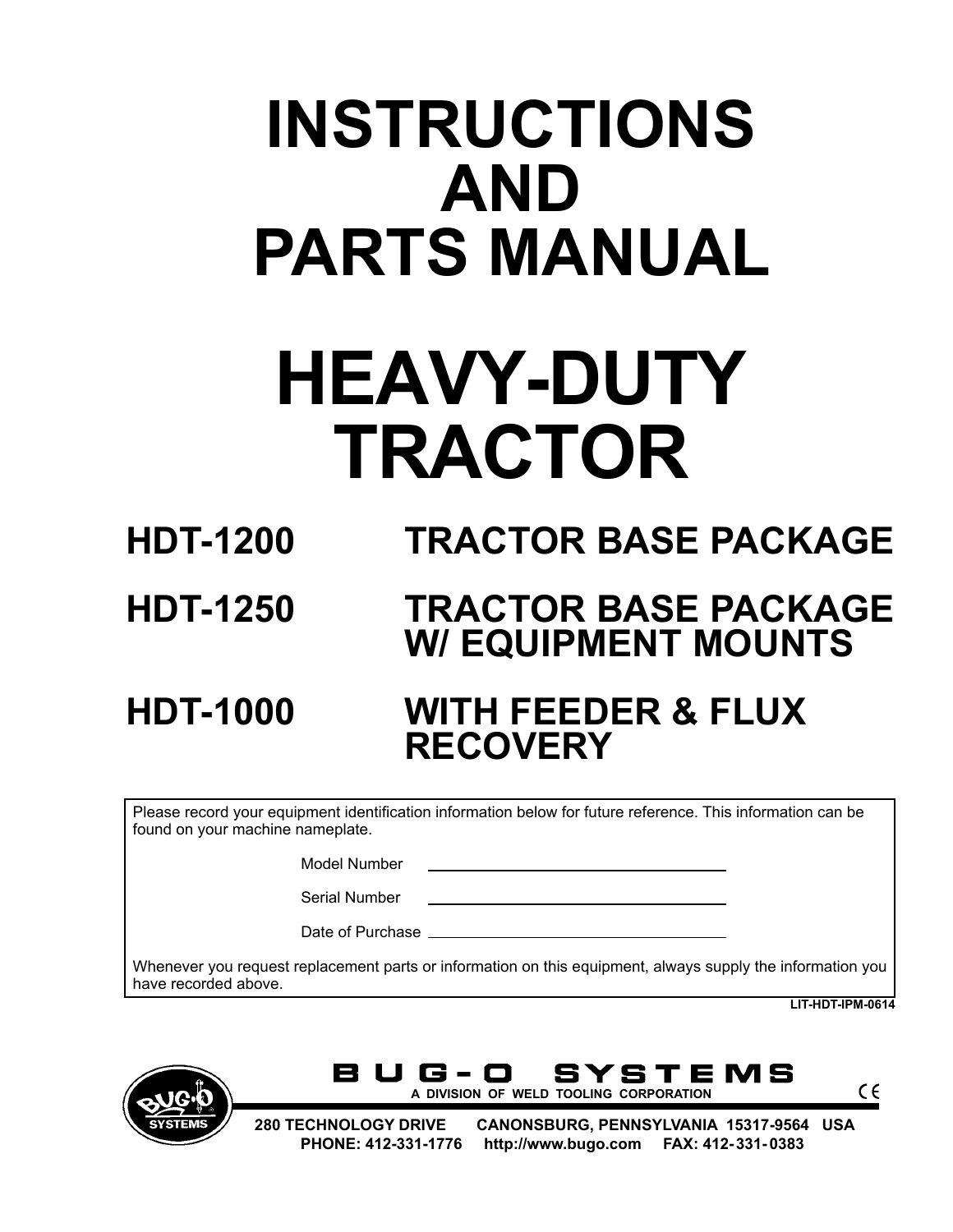# **SAFETY**

#### **PROTECT YOURSELF AND OTHERS FROM SERIOUS INJURY OR DEATH. KEEP CHILDREN AWAY. BE SURE THAT ALL INSTALLATION, OPERATION, MAINTENANCE AND REPAIR PROCEDURES ARE PERFORMED ONLY BY QUALIFIED INDIVIDUALS.**



3) Read the instruction manual page on plasma cutting carefully, and follow all precautions.

Read the instruction manual before installing and using the equipment.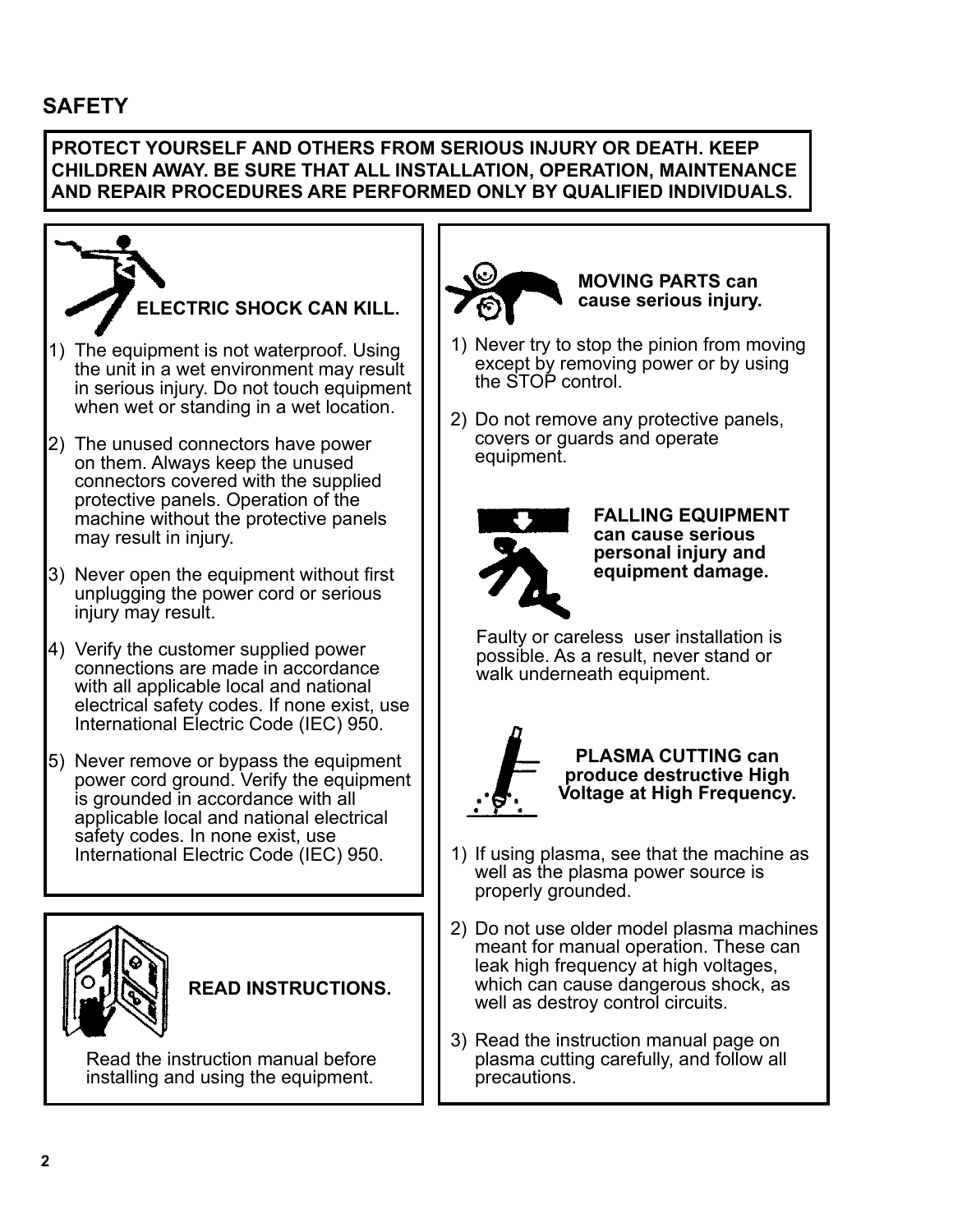### **HIGH FREQUENCY WARNINGS**

: HP

#### **SPECIAL PRECAUTIONS ARE REQUIRED WHEN USING PLASMA, TIG OR ANY WELDING PROCESS THAT USES HIGH FREQUENCY TO STRIKE AN ARC.**

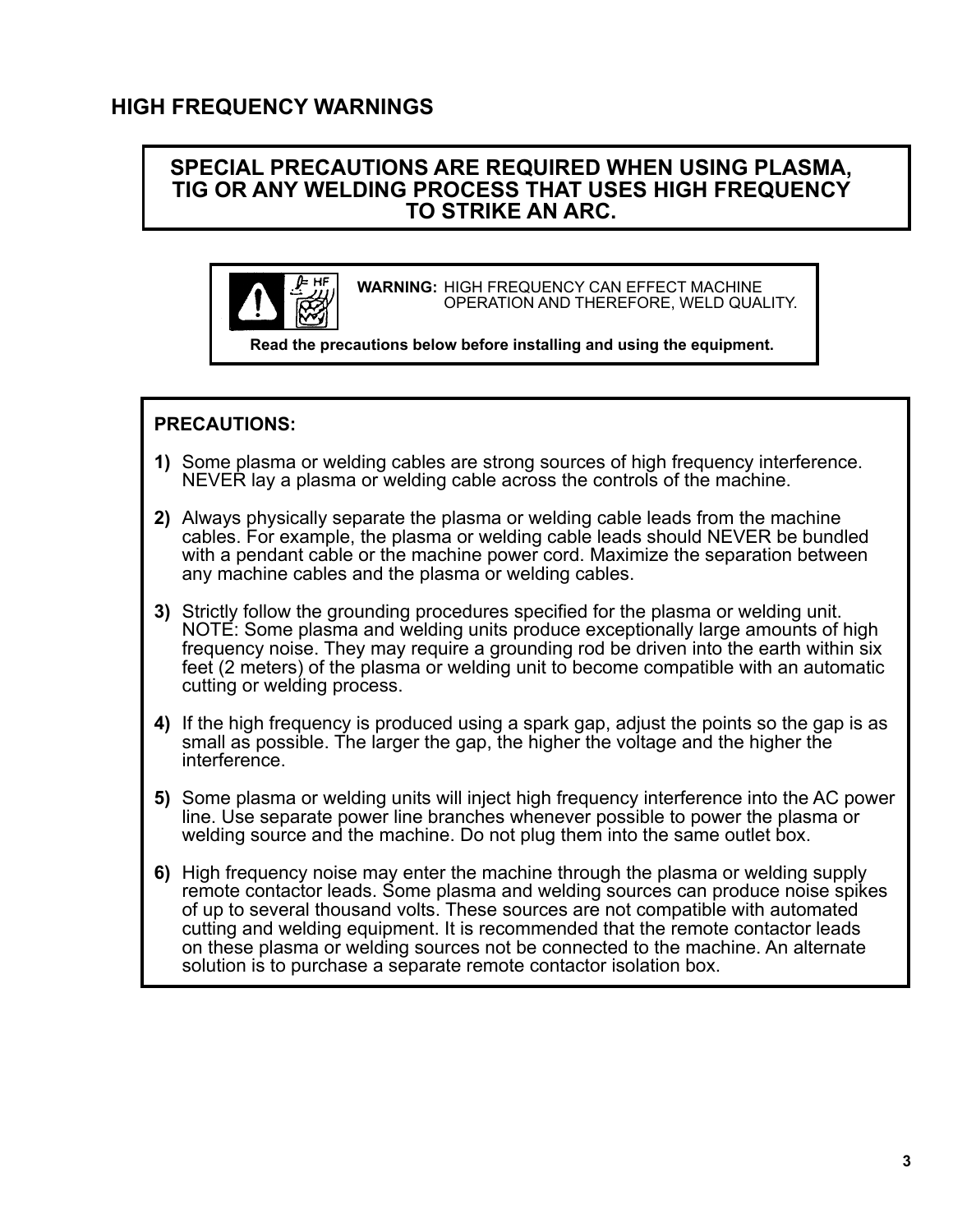# **HEAVY-DUTY TRACTOR INSTRUCTIONS AND PARTS MANUAL**

# TABLE OF CONTENTS

#### **HDT-1200/1202/1204 - Heavy-Duty Tractor Base Package**

- 6[..........Introduction](#page-5-0)
- 7[..........Setup And Operation](#page-6-0)
- 8[..........HDT-1010/1012/1014 Tractor / Exploded View / Parts List](#page-7-0)
- [9..........HDT-1015 Tractor Wiring Diagram](#page-8-0)
- [10........HDT-1020 Tractor / Exploded View](#page-9-0)
- 11 [........HDT-1020 Tractor Parts List](#page-10-0)
- 12[........HDT-1140 Tractor Pendant / Exploded View / Parts List](#page-11-0)
- 13[........Pendant Wiring Diagram](#page-12-0)

#### **HDT-1250/1252/1254 Heavy-Duty Tractor With Equipment Mounts**

- 14[........Introduction](#page-13-0)
- [15........Setup And Operation](#page-14-0)
- 16[........HDT-1260 / Exploded View / Parts List](#page-15-0)
- 17[........HDT-1060 Mast / Exploded View / Parts List](#page-16-0)
- 18[........HDT-1270 Wire Reel Bracket / Exploded View / Parts List](#page-17-0)
- [19........HDT-1280 Control Box Bracket / Exploded View / Parts List](#page-18-0)
- [20........HDT-1290 Flux Recovery Vacuum Mount / Exploded View / Parts List](#page-19-0)

#### **HDT-1000-Heavy-Duty Tractor With Feeder And Flux Recovery**

- 21[........Introduction](#page-20-0)
- 22[........Setup And Operation](#page-21-0)
- 23[........HDT-1050 / Exploded View / Parts List](#page-22-0)
- 24[........HDT-1070 Wire Reel / Exploded View / Parts List](#page-23-0)
- [25........HDT-1080 NA-3 w/Mount / Exploded View / Parts List](#page-24-0)
- 26[........Control Box Wiring Diagram](#page-25-0)
- 27[........HDT-1085 NA-3 Automatic Head Mount / Exploded View / Parts List](#page-26-0)
- [28-29...HDT-1090 Flux Recovery Unit w/Mount / Exploded View / Parts List](#page-27-0)
- [30........CWO-3690-\\_ K231 Sub Arc Gun / Exploded View / Parts List](#page-29-0)
- 31........[Warranty](#page-30-0)

#### **\*Lincoln Is A Trademark Of Lincoln Electric Company.**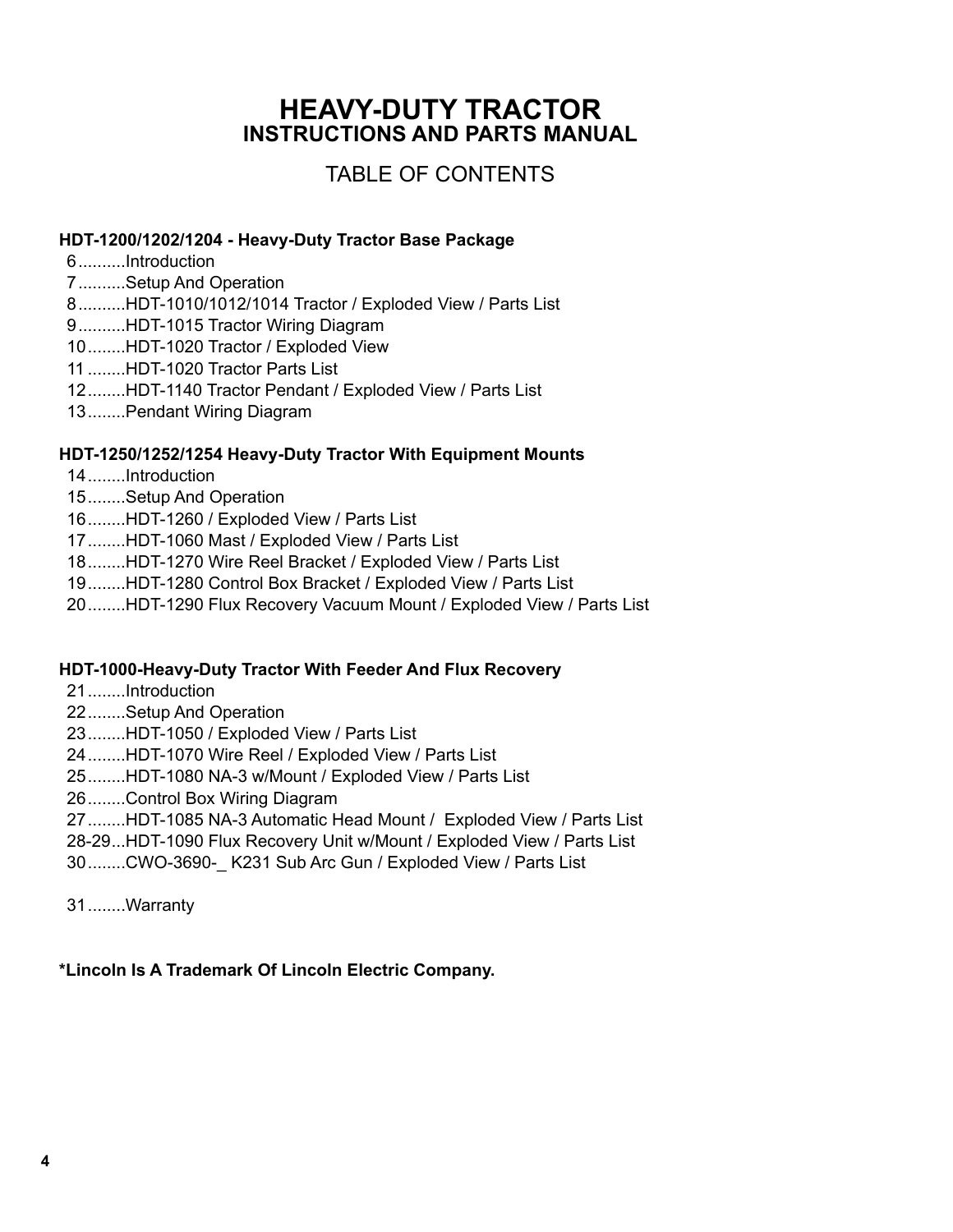# **HDT-1200/1202/1204** HEAVY-DUTY TRACTOR BASE PACKAGE For this model please see page 6. **HDT-1250/1252/1254** HEAVY-DUTY TRACTOR WITH EQUIPMENT MOUNTS For this model please see page 14. **HDT-1000/1002/1004**  $\circ$ HEAVY-DUTY TRACTOR WITH **REA** 露 FEEDER AND FLUX RECOVERY For this model please see page 21.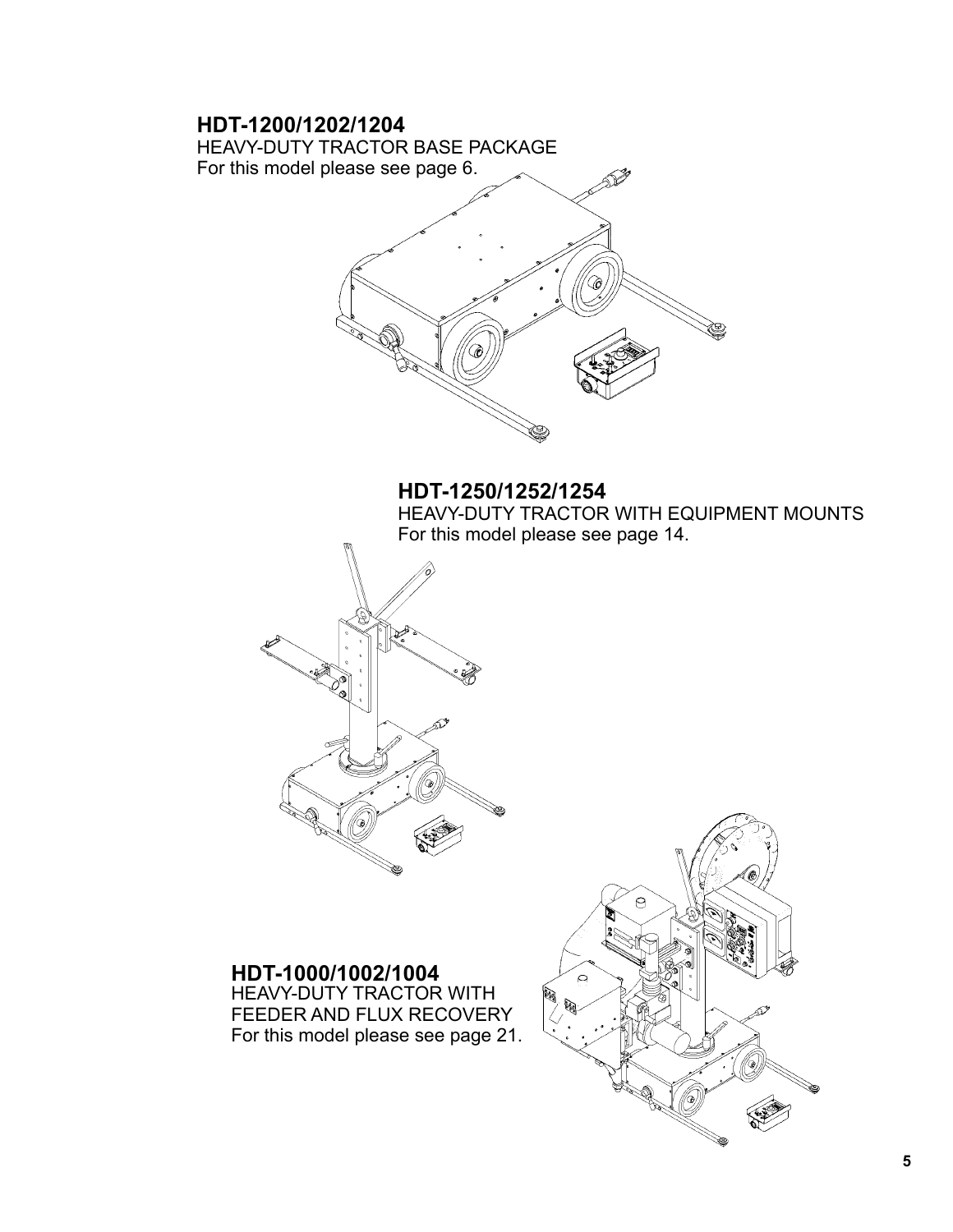# <span id="page-5-0"></span>**HDT-1200/1202/1204 / INTRODUCTION**

The **HEAVY-DUTY TRACTOR** is a large tractor with over-sized wheels for submerged-arc welding on flat steel plate. The base package is available in 120, 240 or 42 VAC operation. The 120 VAC setup is HDT-1200, 240 VAC setup is HDT-1202 and 42 VAC setup is HDT-1204. A control pendant is used to operate the tractor's speed and direction. The pendant also provides two separate weld contactor switches for the starting operation of two separate torches. The LED display on the pendant shows the set travel speed for the tractor, providing repeatable speed during system setup and operation. The customer is responsible for the mounting of all welding equipment to the tractor base package. Bug-O Systems can also provide custom mounting of the customer's equipment. Contact the sales office for details.

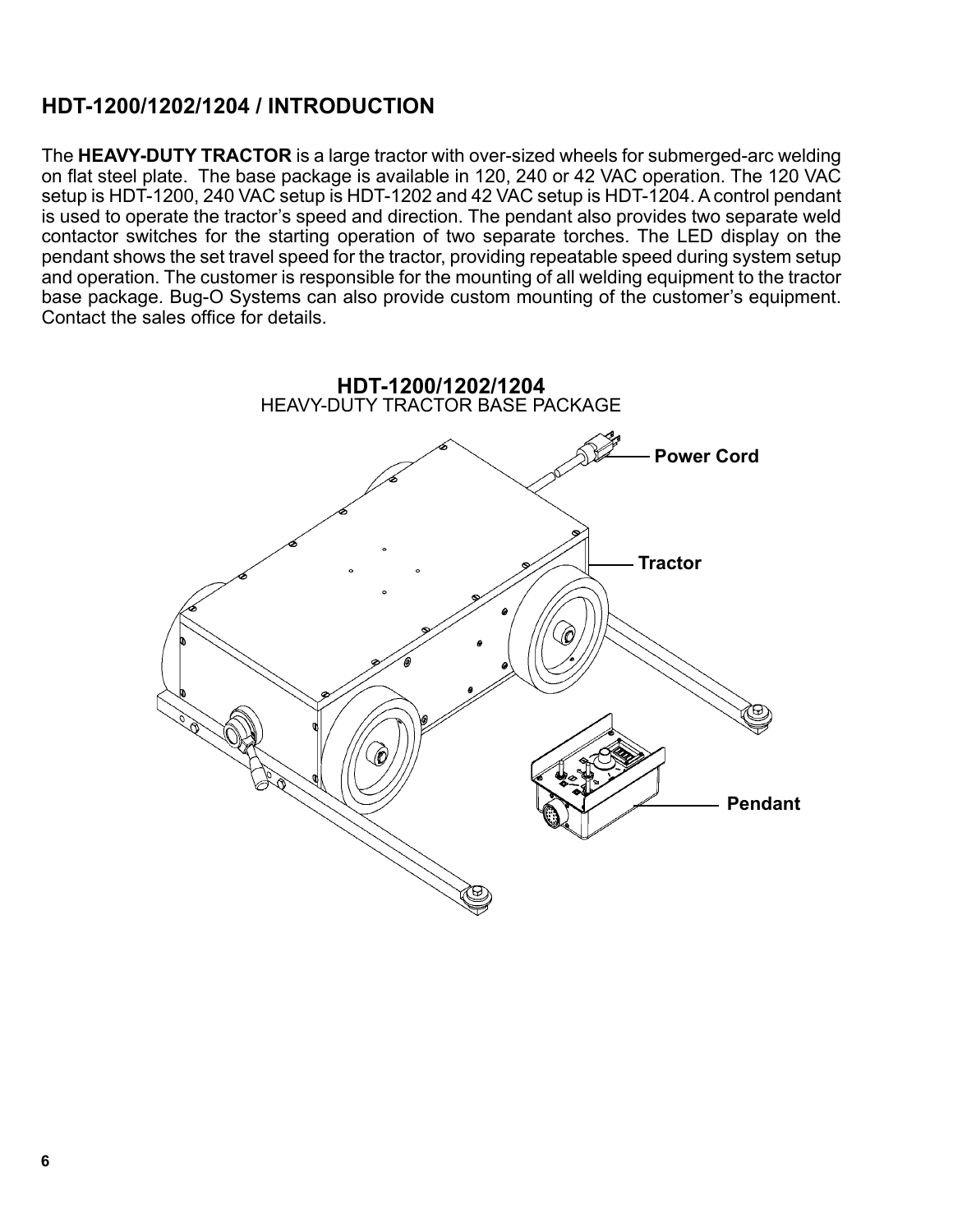# <span id="page-6-0"></span>**HDT-1200/1202/1204 / SETUP AND OPERATION**

- 1. Remove the machine from the shipping box. Be sure to account for all loose parts before discarding the box!
- 2. Locate the cords that ship with the machine. A power cord and control pendant cord should be included. The cable connectors are keyed to fit their appropriate mates on the tractor and pendant. Install the power cable and pendant cable to their respective panel connectors on the tractor.
- 3. The operation of the tractor is handled on the control pendant. Install the control pendant onto the free side of the control pendant cable.
- 4. If the weld contactor switches on the pendant are to be used, wire up the welding power supplies' remote contactor circuit to the supplied, four-terminal cable connector.
- 5. If the follower arms are to be used, install them on the front and back of the machine. Make sure that the front follower arm is located in the short position. This guides the front of the machine into the fillet member, allowing the tractor to track a straight line.
- 6. Install the desired feeder equipment onto the top plate of the tractor. If assistance is required for this step, contact the Bug-O Systems' sales department for application support.
- 7. DRY RUN:

To ensure proper operation of the unit, test by turning the main power on from the feeder control panel if used in this configuration or by plugging the tractor into a power source. Switch the tractor travel direction switch to the desired travel direction on the pendant. Adjust the speed with the knob located below the LED speed display.

8. All tractor controls are fully adjustable during cycle operation.

**NOTE:** The tractor can easily be re-wired to draw 120VAC power from the wire-feeder or welding power supply outputs. The default configuration for the HDT-1200/HDT-1202/1204 is to get power from the AC lines through the supplied power cord. **HOWEVER, HDT-1202/1204 (240, 42 VAC VERSIONS) CANNOT BE RE-WIRED FOR OPERATION WITH WELDING POWER SUPPLY OR FEEDER EQUIPMENT, ONLY HDT-1200 (120 VAC VERSION).** See page 9 for details.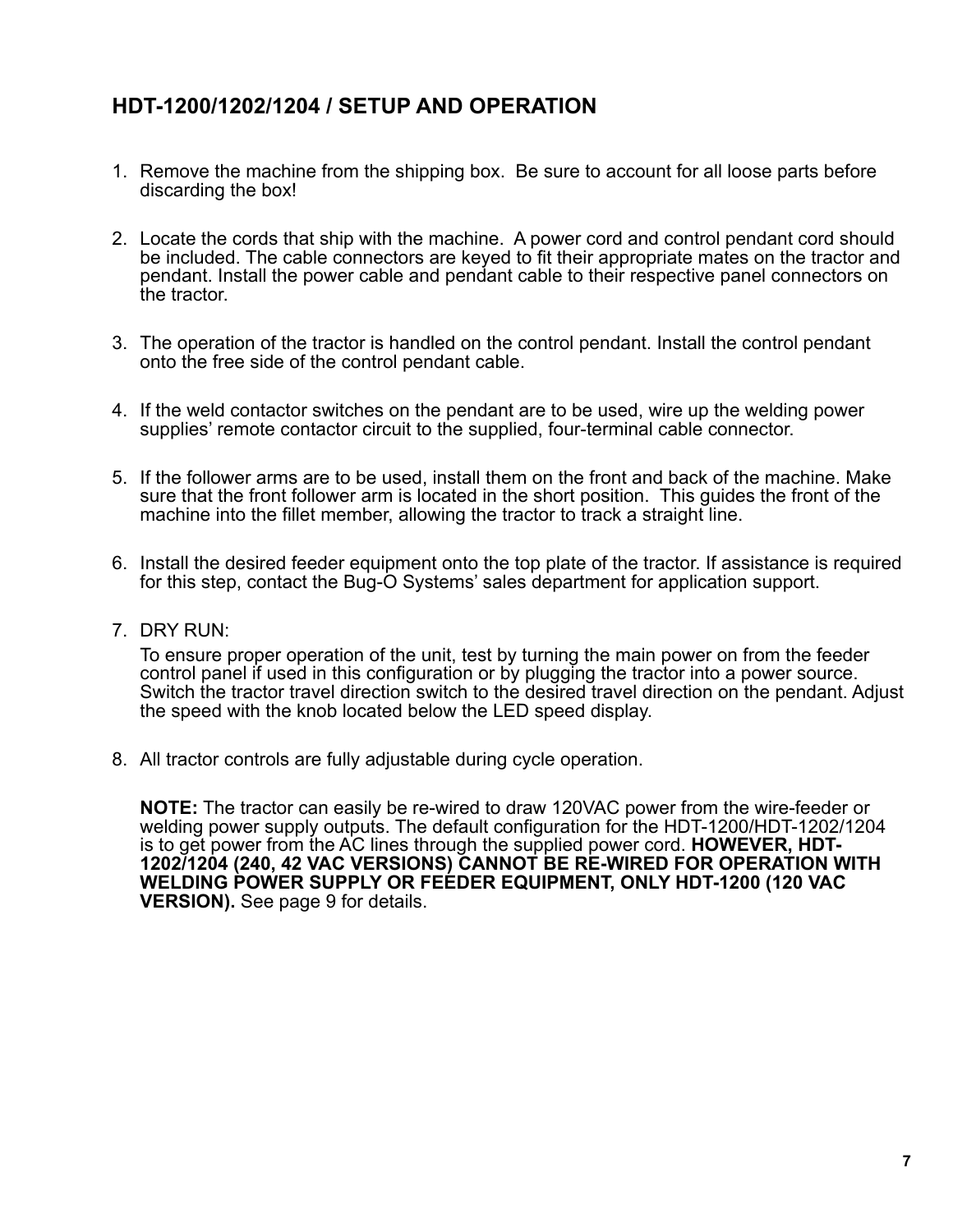# <span id="page-7-0"></span>**HDT-1010/1012/1014 TRACTOR / EXPLODED VIEW / PARTS LIST**



| <b>ITEM</b>     | <u>QTY</u>      | PART NO.          | <b>DESCRIPTION</b>                  |
|-----------------|-----------------|-------------------|-------------------------------------|
| 1               | $\overline{2}$  | FAS-0112          | Pan Hd SIt 6-32 x 1/4 Black         |
| 2               | 12 <sup>2</sup> | FAS-0104          | #4-40 x 5/16 Pan Head, Zinc         |
| 3               | 12              | FAS-1305          | Hex Nut 4-40 Nylon                  |
| 4               | $2^{\circ}$     | <b>FAS-0722</b>   | Fil Hd Scr 8-32 x 1/4               |
| 5               | $\overline{2}$  | FAS-0124          | 8/32 x 3/8 Pan Hd, Di-Chrome        |
| 6               | $\mathfrak{S}$  | <b>MDS-1030</b>   | Cable Clamp, Nylon, Black 7/16      |
| $\overline{7}$  | $\overline{2}$  | <b>FAS-1320</b>   | <b>Hex Nut 10-24</b>                |
| 8               | 2 <sup>7</sup>  | <b>WAS-0221</b>   | #8 Internal Star Lockwasher         |
| 9               | 2 <sup>7</sup>  | <b>FAS-0126</b>   | #8-32 x 5/8 Pan Hd, Black           |
| 10              | $\mathbf{1}$    | <b>HDT-1015</b>   | <b>120 VAC</b>                      |
|                 |                 | HDT-1015-240      | <b>240 VAC</b>                      |
|                 |                 | HDT-1015-42       | 42 VAC                              |
| 11              | $\overline{2}$  | <b>FAS-0115</b>   | 6-32 X 1/2 Pan Head, Zinc           |
| 12 <sup>2</sup> | 1               | HDT-1020          | <b>Tractor Frame / Mechanicals</b>  |
| 13              | 1               | <b>BUG-5355-5</b> | 5' M To F, 17-Conductor Cable Assy. |
| 14              | $\overline{2}$  | HDT-1190          | <b>Follower Arm</b>                 |
| $*15$           | 1               | <b>BUG-1034</b>   | Panel Connector, 4-T, M             |
| $*16$           | 1               | <b>BUG-9909</b>   | Panel Connector, 6-T, M             |
| $*17$           |                 | CON-07RP17M       | 17T, M Panel Connector              |

\* - These items are part of HDT-1015, HDT-1015-240 & HDT-1015-42.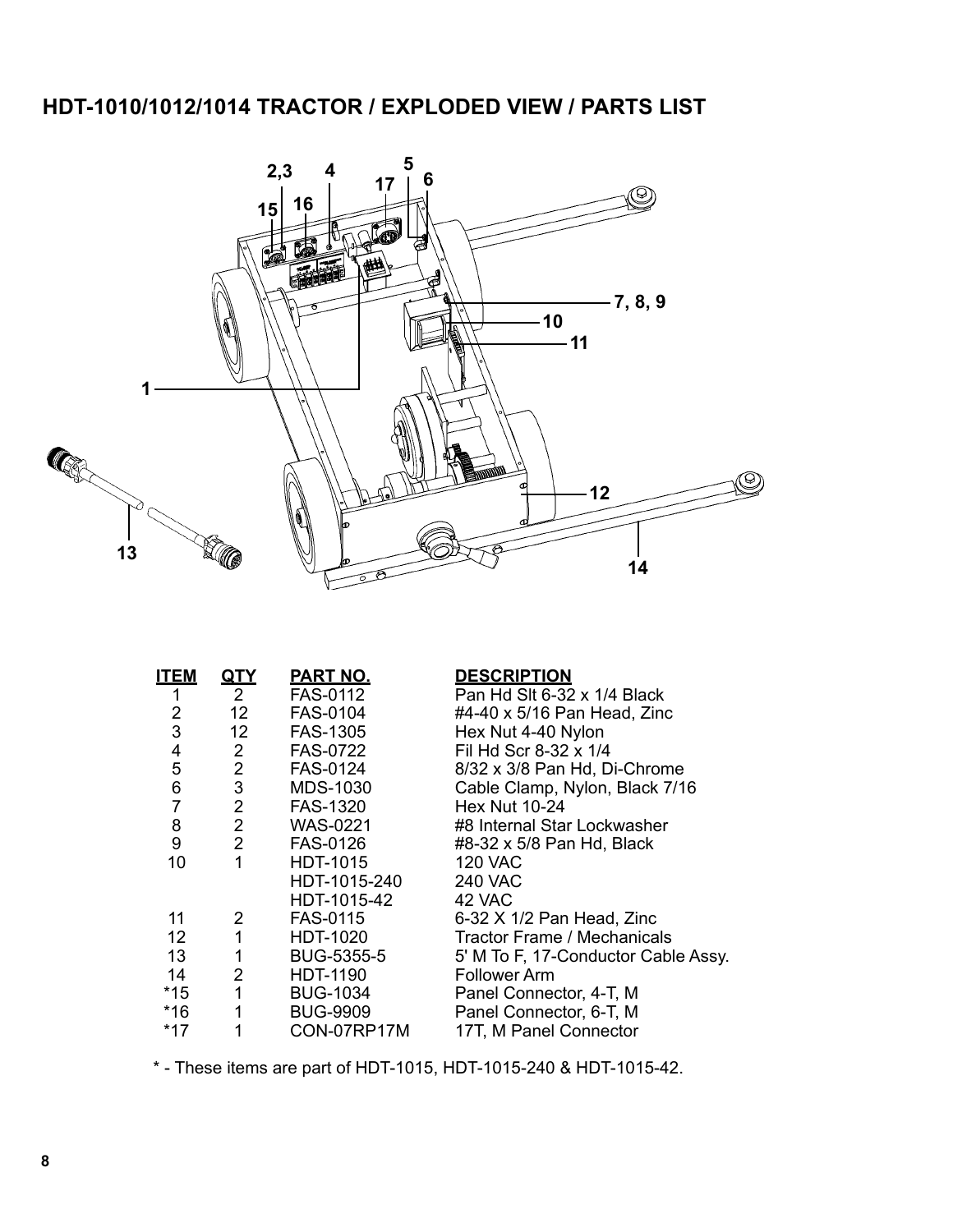<span id="page-8-0"></span>

# **ELECTRICAL COMPONENT CHART**

|                |                               | HDT-1015*        | HDT-1015-240    | HDT-1015-42     |
|----------------|-------------------------------|------------------|-----------------|-----------------|
| <b>ITEM</b>    | <b>DESCRIPTION</b>            | <b>120 VAC</b>   | <b>240 VAC</b>  | 42 VAC          |
| CB             | <b>CIRCUIT BREAKER</b>        | BUG-2923 (.7A)   | BUG-2952 (.5A)  | BUG-2933 (2A)   |
| D              | PILOT LIGHT                   | <b>BUG-1415</b>  | <b>BUG-1428</b> | <b>BUG-1427</b> |
| K              | <b>RELAY</b>                  | <b>BUG-1383</b>  | <b>BUG-1551</b> | <b>BUG-9636</b> |
|                | <b>TRANSFORMER</b>            | <b>BUG-9675</b>  | GOF-3112        | <b>BUG-1466</b> |
| VT             | <b>VOLT TRAP</b>              | <b>BUG-1393</b>  | <b>BUG-1563</b> | <b>BUG-1393</b> |
| F              | PRECISION SPEED CONTROL       | <b>BUG-1725</b>  |                 |                 |
| C <sub>1</sub> | <b>PANEL CONNECTOR</b>        | <b>BUG-9909</b>  |                 |                 |
| C <sub>2</sub> | <b>PANEL CONNECTOR</b>        | CON-07RP17M      |                 |                 |
| C <sub>3</sub> | <b>PANEL CONNECTOR</b>        | <b>BUG-1034</b>  |                 |                 |
| М              | <b>GEAR MOTOR</b>             |                  |                 |                 |
|                | (NOT PART OF WIRING GRP P.10) | BUG-1550 (150:1) |                 |                 |
| ТB             | <b>TERMINAL BLOCK</b>         | CWO-6288         |                 |                 |

\*NA-3 version uses this with different TB configuration.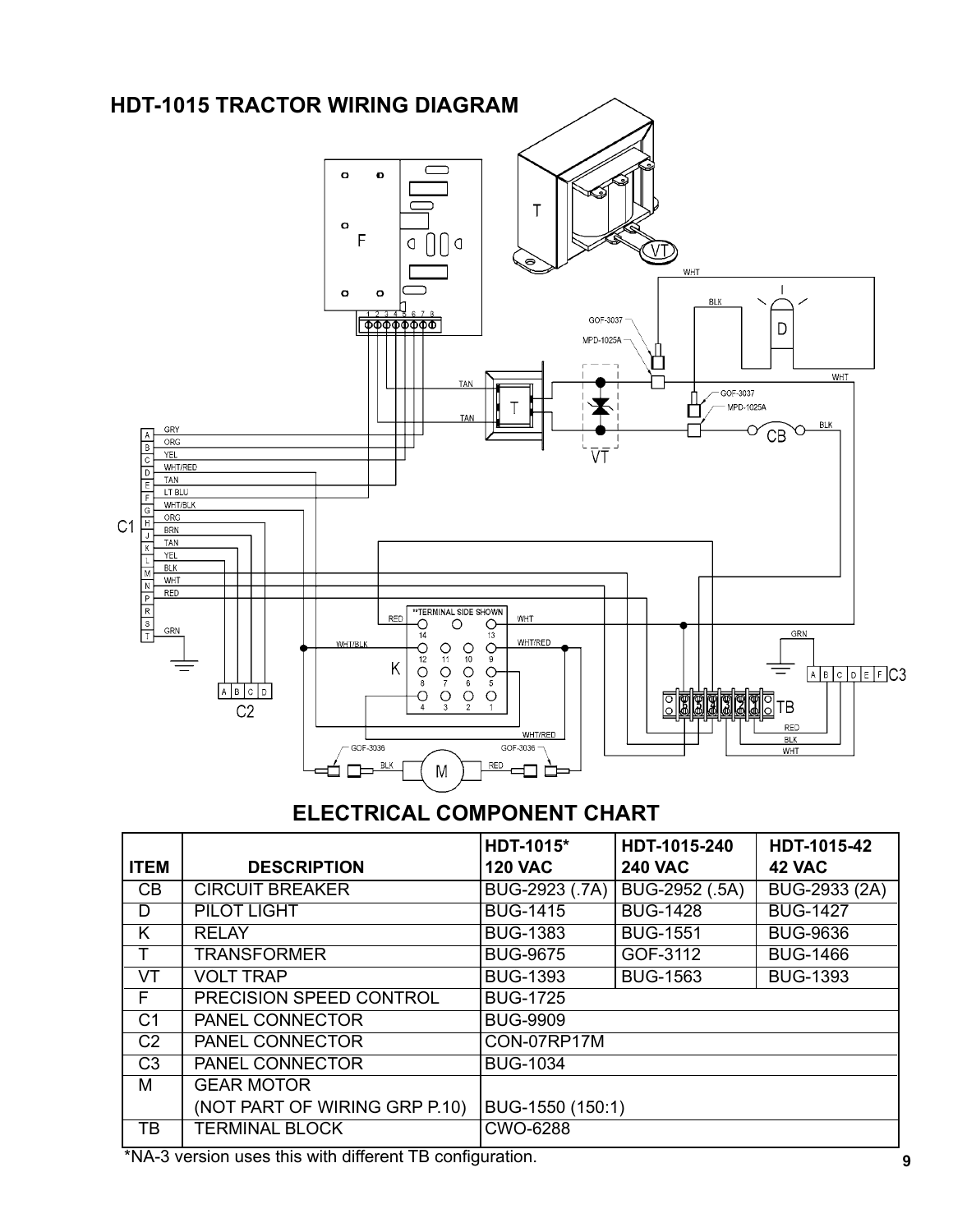# <span id="page-9-0"></span>**HDT-1020 TRACTOR / EXPLODED VIEW**

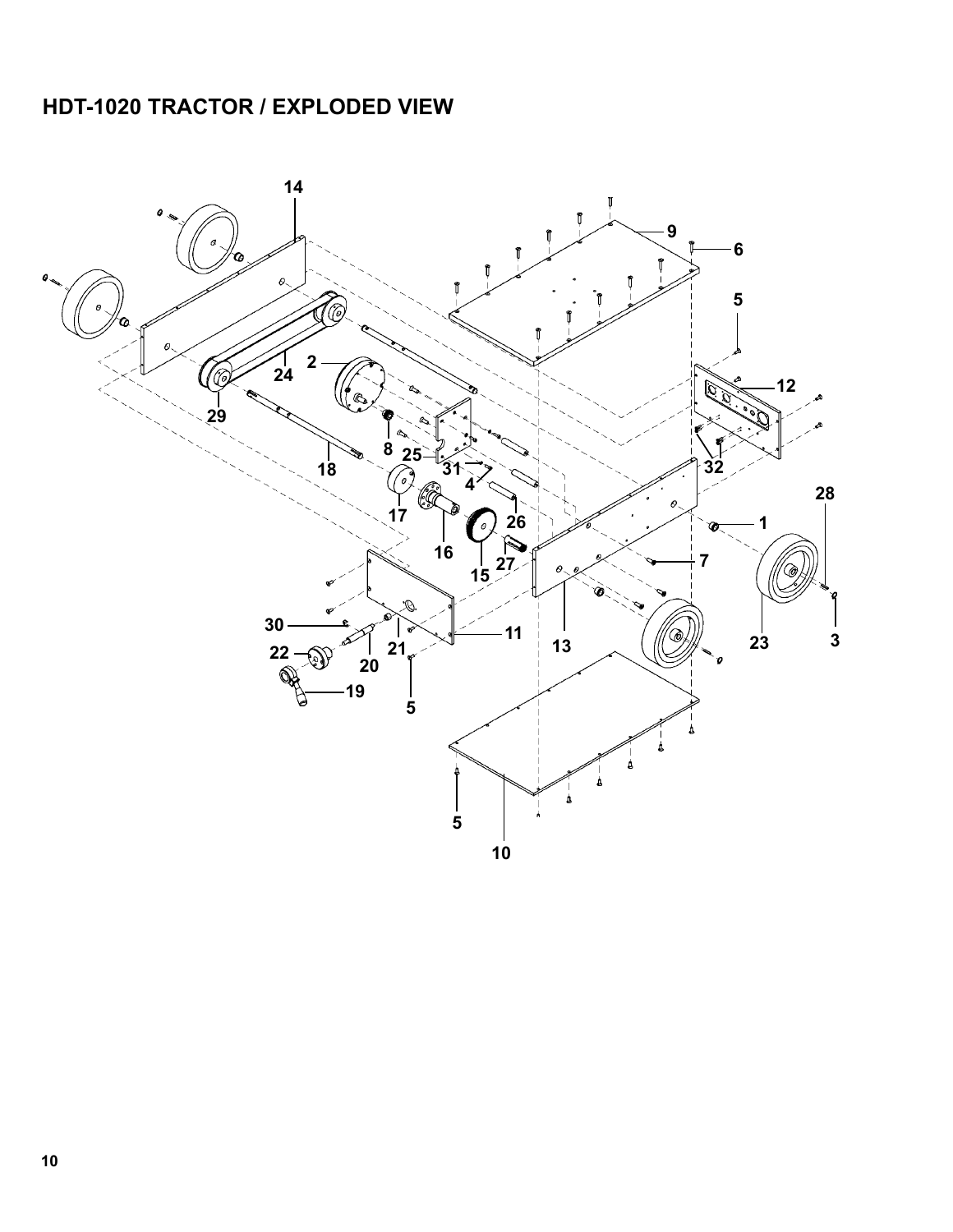# <span id="page-10-0"></span>**HDT-1020 TRACTOR / PARTS LIST**

| <b>ITEM</b>             | <u>QTY</u>     | <b>PART NO.</b> | <b>DESCRIPTION</b>                 |
|-------------------------|----------------|-----------------|------------------------------------|
| 1                       | 4              | <b>BER-1001</b> | Flange Bearing .502 x .627 x       |
| $\overline{\mathbf{c}}$ | 1              | <b>BUG-1550</b> | Gear Motor (150:1)                 |
| 3                       | 4              | <b>BUG-1893</b> | Retaining Ring 1/2" External       |
| 4                       | 3              | <b>FAS-0525</b> | Soc Hd Cap 8-32 x 1/2              |
| 5                       | 20             | <b>FAS-0835</b> | Fit Hd Sit Scr 10-24 x 1/2         |
| 6                       | 12             | <b>FAS-0838</b> | Fit Hd Sit Scr 10-24 x 7/8         |
| $\overline{7}$          | 6              | <b>FAS-0957</b> | 1/4-20 x 3/4 Flat Hd Socket        |
| 8                       | 1              | GOF-3014        | Drive Pinion w/ Key Set Screw      |
| 9                       | 1              | <b>HDT-1021</b> | <b>Top Plate</b>                   |
| 10                      | 1              | HDT-1022        | <b>Bottom Plate</b>                |
| 11                      | 1              | HDT-1023        | <b>Front Plate</b>                 |
| 12                      | 1              | HDT-1024        | <b>Back Plate</b>                  |
| 13                      | 1              | HDT-1025        | Left Plate                         |
| 14                      | 1              | HDT-1026        | <b>Right Plate</b>                 |
| 15                      | 1              | <b>HDT-1027</b> | Modified Spur Drive Gear Assembly  |
| 16                      | 1              | HDT-1028        | <b>Clutch Lock Plate Assembly</b>  |
| 17                      | 1              | HDT-1029        | <b>Clutch Lock Stop Assembly</b>   |
| 18                      | $\overline{2}$ | <b>HDT-1031</b> | Axle                               |
| 19                      | $\mathbf{1}$   | HDT-1033        | <b>Clutch Lever Assembly</b>       |
| 20                      | 1              | HDT-1034        | <b>Clutch Lever Camshaft</b>       |
| 21                      | 1              | HDT-1035        | <b>Clutch Cam Shaft Bearing</b>    |
| 22                      | 1              | HDT-1036        | Clutch Cam Hub Assembly            |
| 23                      | 4              | <b>HDT-1037</b> | <b>Rubberized Metal Wheel</b>      |
| 24                      | 1              | HDT-1039        | <b>Htd8 Timing Belt</b>            |
| 25                      | 1              | HDT-1041        | <b>Motor Mount Plate</b>           |
| 26                      | 3              | <b>HDT-1042</b> | <b>Motor Standoff</b>              |
| 27                      | $\mathbf{1}$   | <b>HDT-1046</b> | Compression Spring (Steel)         |
| 28                      | 4              | <b>HDT-1047</b> | Steel Key 1" Long x 1/8" Square    |
| 29                      | $\overline{c}$ | <b>HDT-1150</b> | <b>Timing Belt Pulley Assembly</b> |
| 30                      | $\overline{1}$ | HDW-1501        | 3/8" E-Style Retaining Ring        |
| 31                      | 3              | <b>WAS-0221</b> | #8 Internal Star Lockwasher        |
| 32                      | $\overline{4}$ | <b>FAS-0115</b> | 6-32 x 1/2 Pan Head                |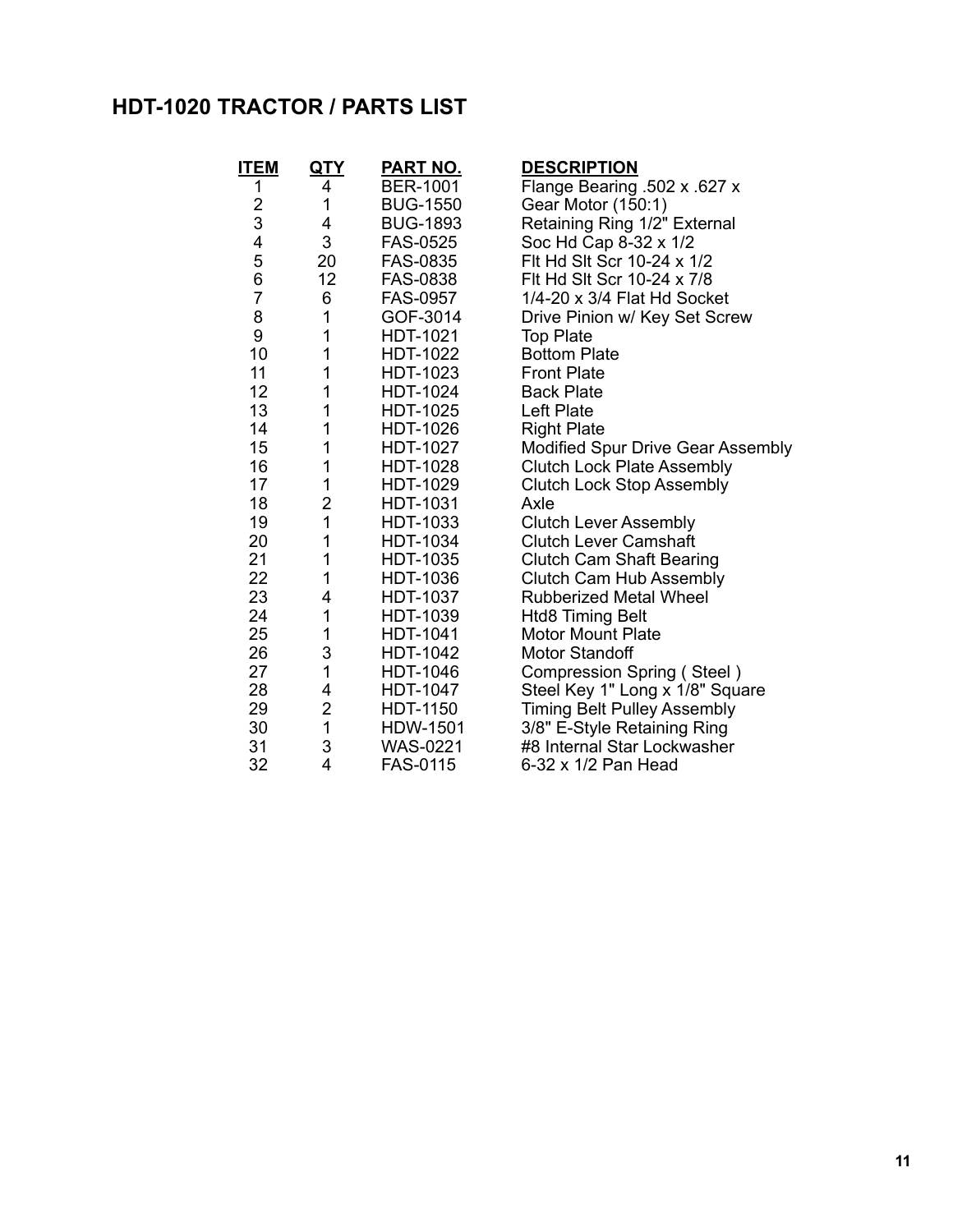# <span id="page-11-0"></span>**HDT-1140 TRACTOR PENDANT / EXPLODED VIEW / PARTS LIST**





| <b>ITEM</b> | QTY | PART NO.          | <b>DESCRIPTION</b>             |
|-------------|-----|-------------------|--------------------------------|
|             | 4   | <b>FAS-1305-N</b> | Hex Nut 4-40 Nylon             |
| 2           |     | CBO-4168          | <b>Pendant Box</b>             |
| 3           |     | <b>BUG-1764</b>   | Meter Display Board Assembly   |
| 4           |     | <b>BUG-9621</b>   | Knob, Straight Molded          |
| 5           | 4   | <b>FAS-0104</b>   | 4-40 C 3/8 Pan Head, Black     |
| 6           | 1   | <b>MDS-1011</b>   | <b>Display Bezel</b>           |
| 7           | 4   | <b>FAS-0115</b>   | 6-32 X 1/2 Pan Head, Zinc      |
| 8           | 1   | <b>HDT-1141</b>   | Toggle Switch Dpdt, On-Off-On  |
| 9           | 1   | <b>HDT-1142</b>   | <b>Pendant Label</b>           |
| 10          | 1   | <b>BUG-9677</b>   | Potentiometer                  |
| 11          |     | <b>BUG-2255</b>   | Toggle Switch Dpdt, On-Off-On  |
| 12          | 1   | <b>BUG-1869</b>   | Toggle Switch Spst, On-None-On |
| 13          |     | <b>BUG-5527</b>   | <b>Panel Connector</b>         |
| 14          | 4   | FAS-0104          | 4-40 C 3/8 Pan Head, Black     |
|             |     |                   |                                |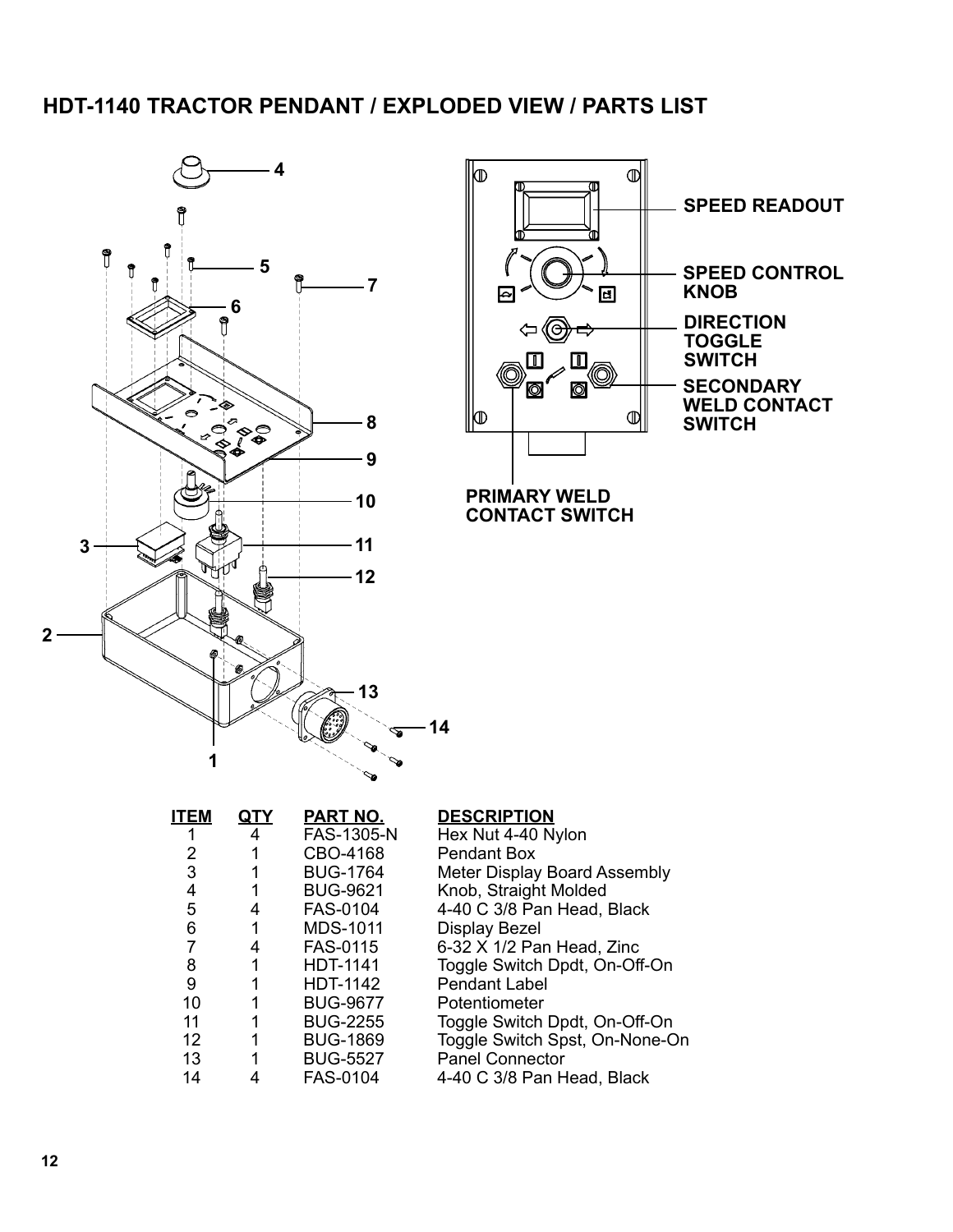# <span id="page-12-0"></span>**PENDANT WIRING DIAGRAM**



|                 | <b>ELECTRICAL COMPONENT CHART</b> |                 |  |  |  |
|-----------------|-----------------------------------|-----------------|--|--|--|
| <b>ITEM</b>     | <b>DESCRIPTION</b>                | PART NO.        |  |  |  |
| C <sub>1</sub>  | PANEL CONNECTOR                   | <b>BUG-5527</b> |  |  |  |
| <b>DM</b>       | <b>DIGITAL METER</b>              | <b>BUG-1764</b> |  |  |  |
| P               | POTENTIOMETER CONTROL             | <b>BUG-9677</b> |  |  |  |
| SW <sub>1</sub> | <b>SWITCH</b>                     | <b>BUG-1869</b> |  |  |  |
| SW <sub>2</sub> | <b>SWITCH</b>                     | <b>BUG-1869</b> |  |  |  |
| SW <sub>3</sub> | <b>SWITCH</b>                     | <b>BUG-2255</b> |  |  |  |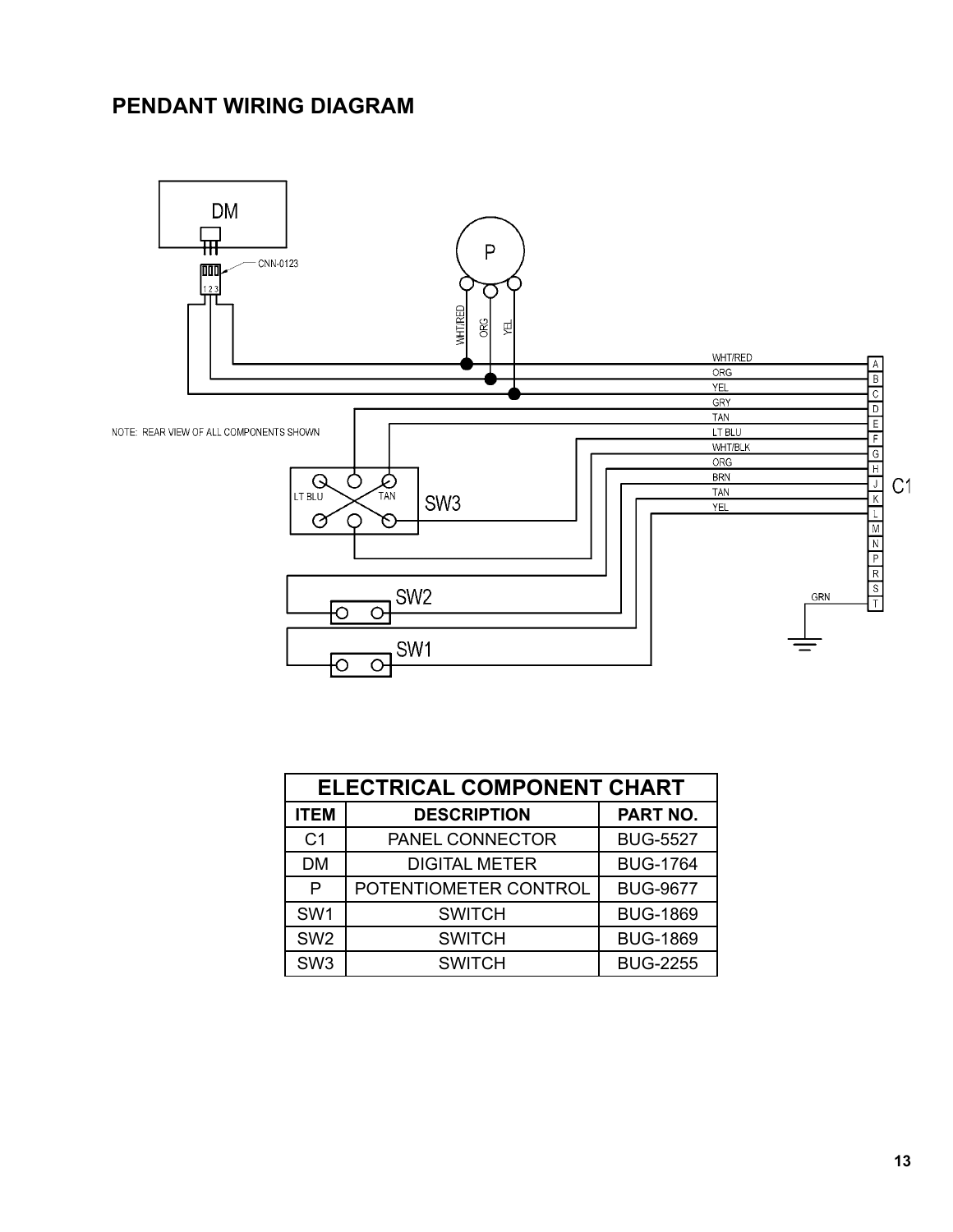## <span id="page-13-0"></span>**HDT-1250/1252/1254 / INTRODUCTION**

The **HEAVY-DUTY TRACTOR** can also be configured with the welding equipment mounting features available in the HDT-1000 (see p.21 for details on HDT-1000). This assembly option adds the welding equipment mounts to the base package tractor (HDT-1200/1202/1204). The tractor comes set up for 120, 240 or 42 VAC operation. It comes with a power cord for use with AC line power. Refer to HDT-1200/1202/1204 for details concerning the tractor. The tractor control panel is located on the pendant for ease of use while in process. The unit comes equipped with a mast and horizontal posts for mounting the preferred welding equipment. The HEAVY-DUTY TRACTOR is able to travel long distances at a constant speed. Two methods for weld-joint tracking are available. The included follower arms can be used to track off of a vertical surface located along the weld seam, such as in fillet welding. A magnetic track system is also available when butt-welding operation is needed.





**FRONT VIEW SIDE VIEW**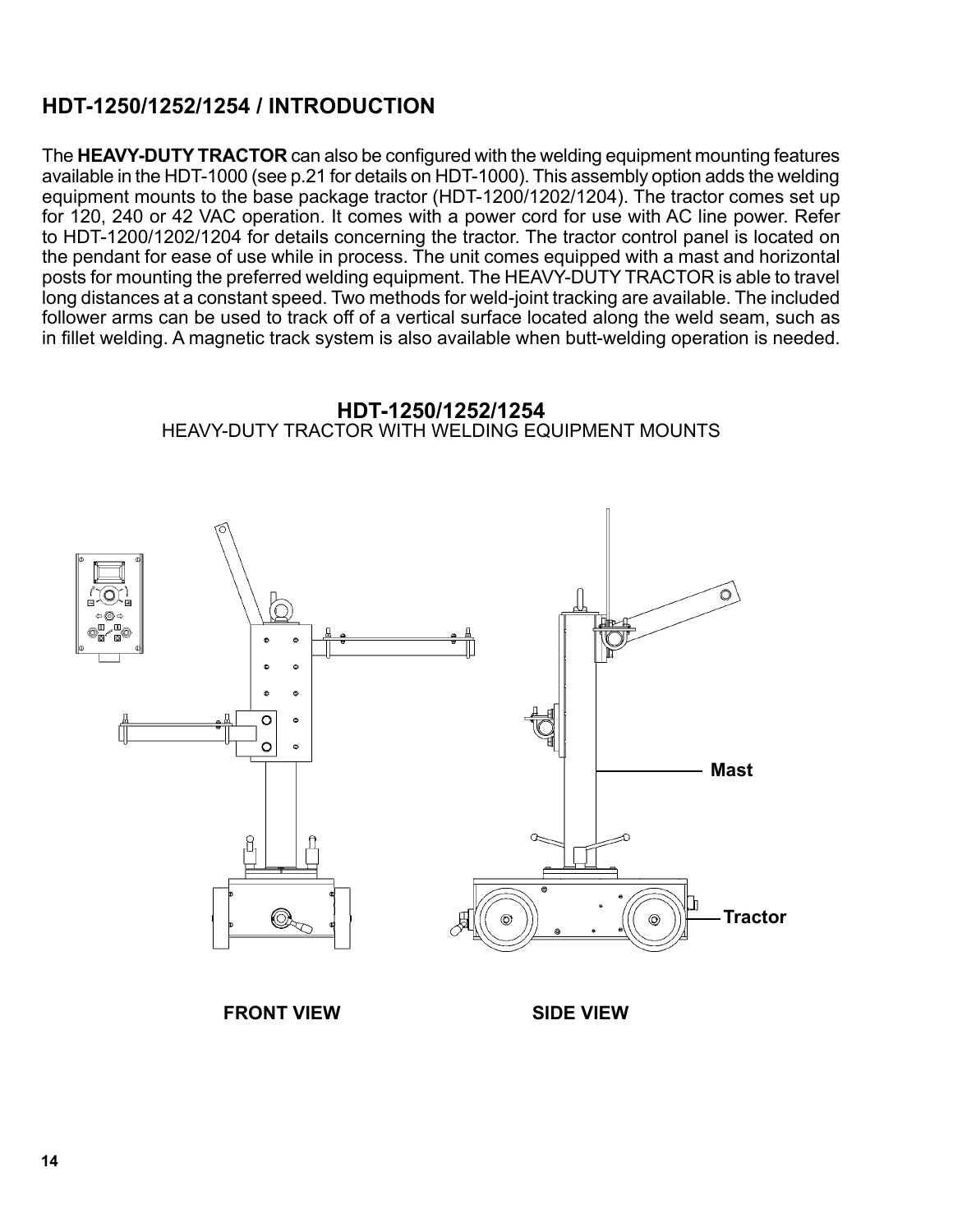# <span id="page-14-0"></span>**HDT-1250/1252/1254 / SETUP AND OPERATION**

- 1. Remove the machine from the shipping box. Be sure to account for all loose parts before discarding the box!
- 2. Locate the cords that ship with the machine. A power cord and control pendant cord should be included. The cable connectors are keyed to fit their appropriate mates on the tractor and pendant. Install the power cable and pendant cable to their respective panel connectors on the tractor.
- 3. The operation of the tractor is handled on the control pendant. Install the control pendant onto the free side of the control pendant cable.
- 4. If the weld contactor switches on the pendant are to be used, wire up the welding power supply's remote contactor circuit to the supplied, four-terminal cable connector.
- 5. If the follower arms are to be used, install them on the front and back of the machine. Make sure that the front follower arm is located in the shorter of the two possible positions. This guides the front of the machine into the fillet member, allowing the tractor to track a straight line.
- 6. Install the welding equipment to be used with the tractor. The mounting plates are supplied with the tractor. It is the customer's responsibility to add the appropriate mounting holes to the mounting plates for their equipment. If assistance is required, contact the Bug-O Systems sales department for application assistance.

#### 7. **DRY RUN:**

To ensure proper operation of the unit, test by turning the main power on from the feeder control panel if used in this configuration or by plugging the tractor into a power source. Switch the tractor travel direction switch to the desired travel direction on the pendant. Adjust the speed with the knob located below the LED speed display.

8. All tractor controls are fully adjustable during cycle operation.

**NOTE:** The tractor can easily be re-wired to draw 120VAC power from the wire-feeder or welding power supply outputs. The default configuration for the HDT-1250/1252/1254 is to get power from the AC lines through the supplied power cord. **However, HDT-1252/1254 (240, 42 VAC versions) cannot be re-wired for operation with welding power supply or feeder**

#### **NOTES:**

Refer to p.8 for HDT-1010/1012/1014, tractor drawing and parts list.

Refer to p.9 for HDT wiring diagram.

Refer to p.10 & 11 for HDT-1020, tractor mechanicals drawing and parts list.

Refer to p.12 for HDT-1140, pendant drawing and parts list.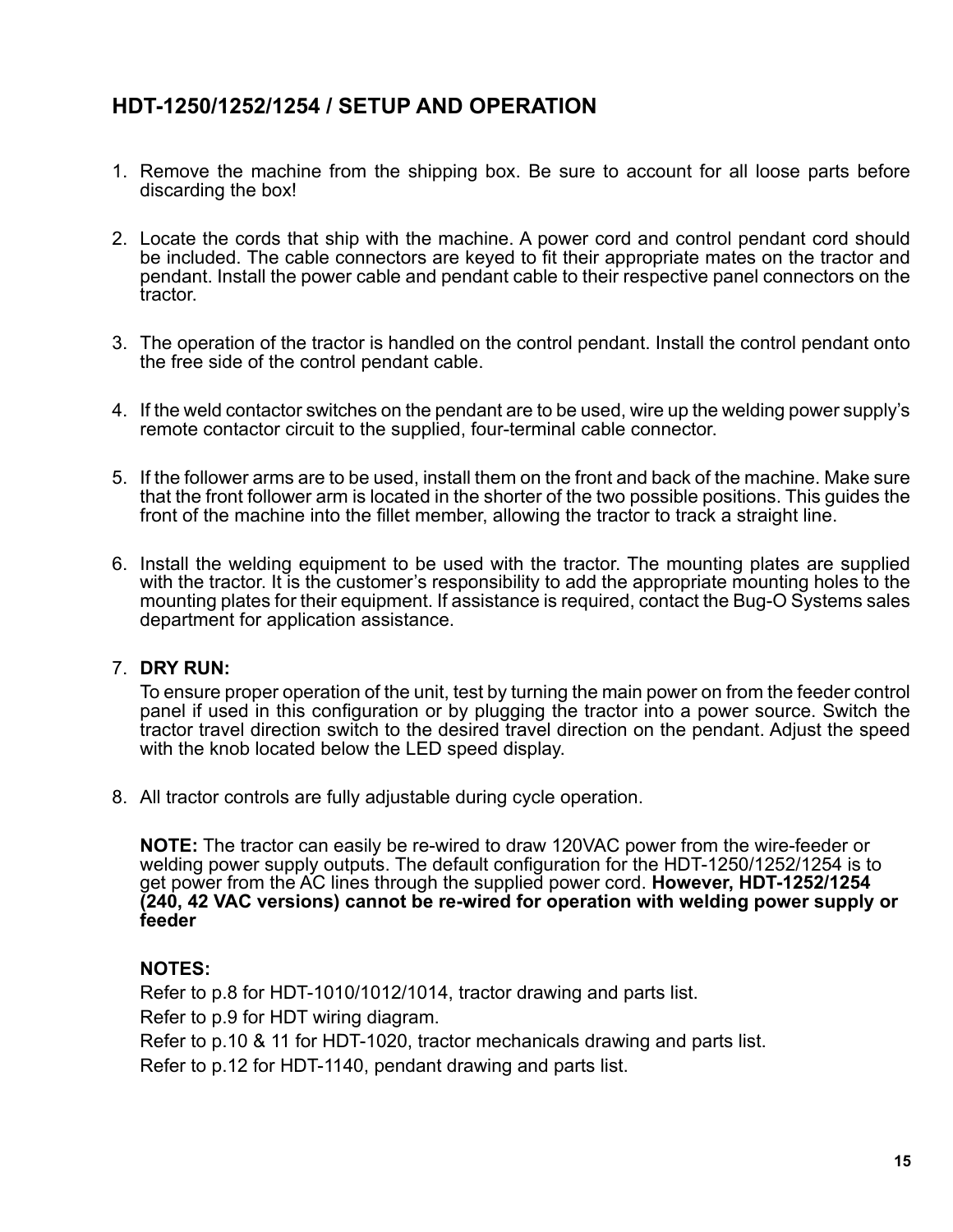# <span id="page-15-0"></span>**HDT-1260 / EXPLODED VIEW / PARTS LIST**



| <b>ITEM</b> | <b>QTY</b> | PART NO.        | <b>DESCRIPTION</b>                  |
|-------------|------------|-----------------|-------------------------------------|
|             |            | <b>HDT-1060</b> | Mast w/Foot Plate                   |
| 2           |            | <b>HDT-1280</b> | Feeder Control Mount without Feeder |
| 3           |            | <b>HDT-1270</b> | Wire Spool Bkt without Spool Kit    |
| Δ           |            | <b>HDT-1290</b> | Flux Recovery Vacuum Mount          |
|             |            |                 |                                     |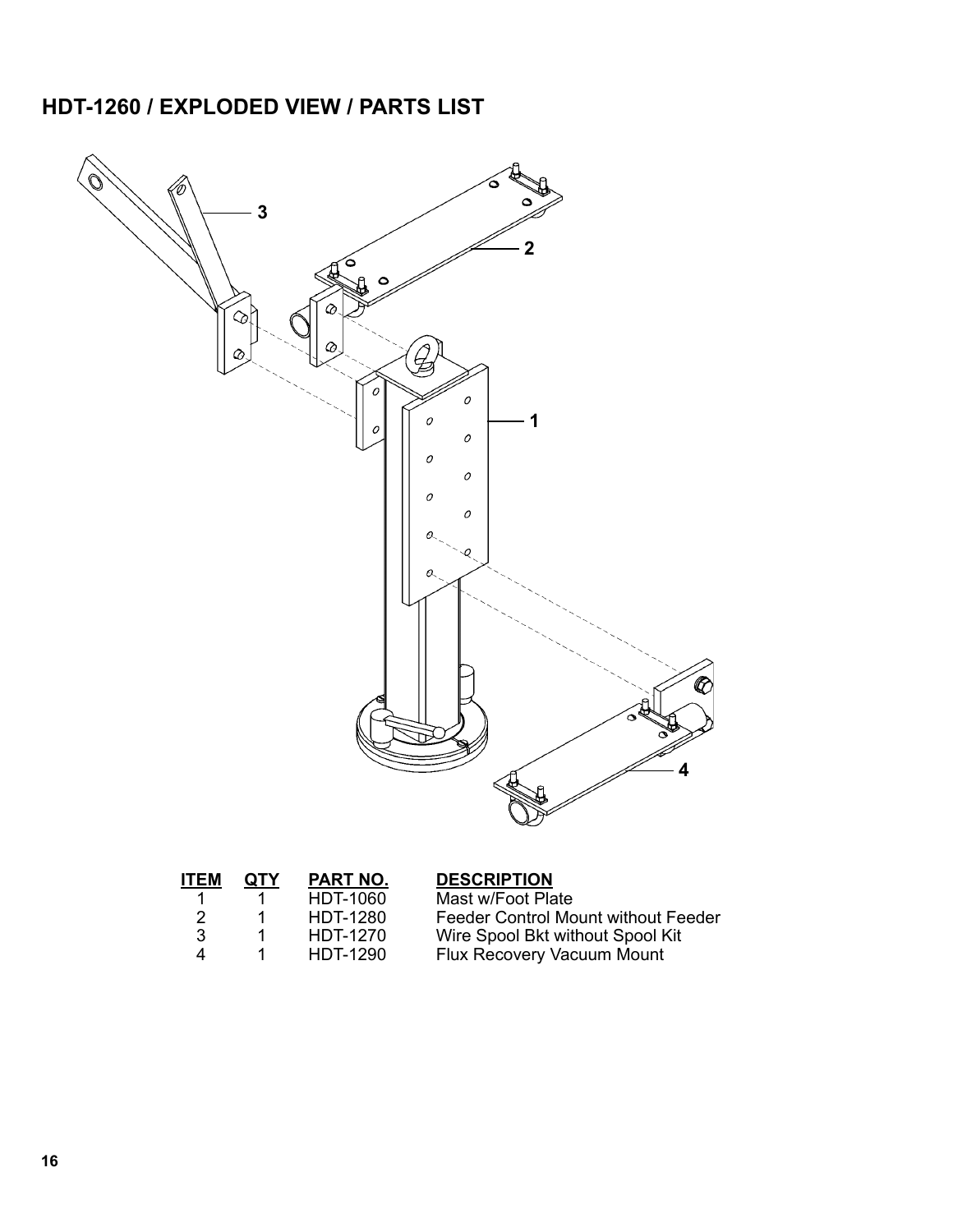<span id="page-16-0"></span>**HDT-1060 MAST / EXPLODED VIEW / PARTS LIST**



| <b>ITEM</b> | <u>QTY</u>     | PART NO.        | <b>DESCRIPTION</b>                |
|-------------|----------------|-----------------|-----------------------------------|
|             |                | <b>CWO-4586</b> | 1-9/32" I.D. Eye Bolt             |
| 2           | 4              | FAS-0959        | 1/4-20 x 1" Flat Hd Socket        |
| 3           |                | <b>HDT-1061</b> | <b>Tooling Mast</b>               |
| 4           |                | HDT-1062        | <b>Tooling Mast Foot Plate</b>    |
| 5           |                | HDT-1063        | <b>Tooling Mast Retainer Ring</b> |
| 6           |                | <b>HDT-1064</b> | <b>Tooling Mast Rest Plate</b>    |
| 7           |                | <b>HDT-1065</b> | <b>Weld Head Mount Plate</b>      |
| 8           |                | <b>HDT-1066</b> | <b>Accessory Mount Plate</b>      |
| 9           |                | <b>HDT-1067</b> | Mast Cap                          |
| 10          | $\overline{2}$ | <b>HDT-1101</b> | Kipp Adjustable Handles           |
| 11          | 2              | HDT-1103        | Shoulder Screw-1/4-20 x 1/2       |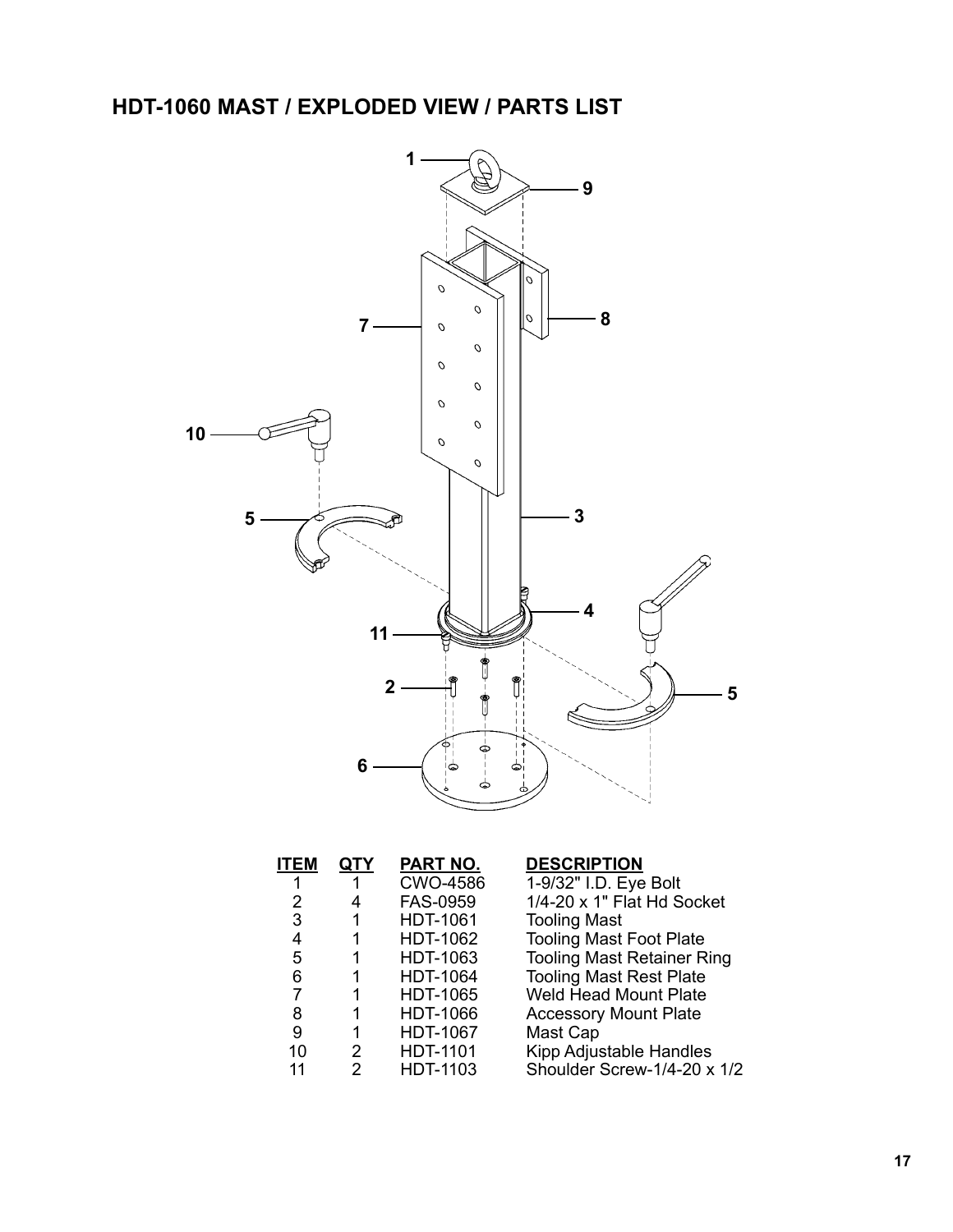<span id="page-17-0"></span>

| <b>ITEM</b> | QTY | <b>PART NO.</b> | <b>DESCRIPTION</b>               |
|-------------|-----|-----------------|----------------------------------|
| 1           |     | <b>BUG-3274</b> | Insulator                        |
| 2           |     | FAS-0308        | 1/2-13 x 1-1/2 Hex Hd Cap Scr    |
| 3           |     | <b>FAS-0309</b> | $1/2-13 \times 1$ Hex Hd Cap Scr |
| 4           |     | HDT-1073        | Wire Capture Bar                 |
| 5           | 1   | <b>HDT-1075</b> | Wire Reel Mount Bracket          |
| 6           | 2   | <b>WAS-0280</b> | 1/2 SAE Washer                   |
|             | 2   | <b>WAS-0281</b> | 1/2 Split Lock Washer            |
|             |     |                 |                                  |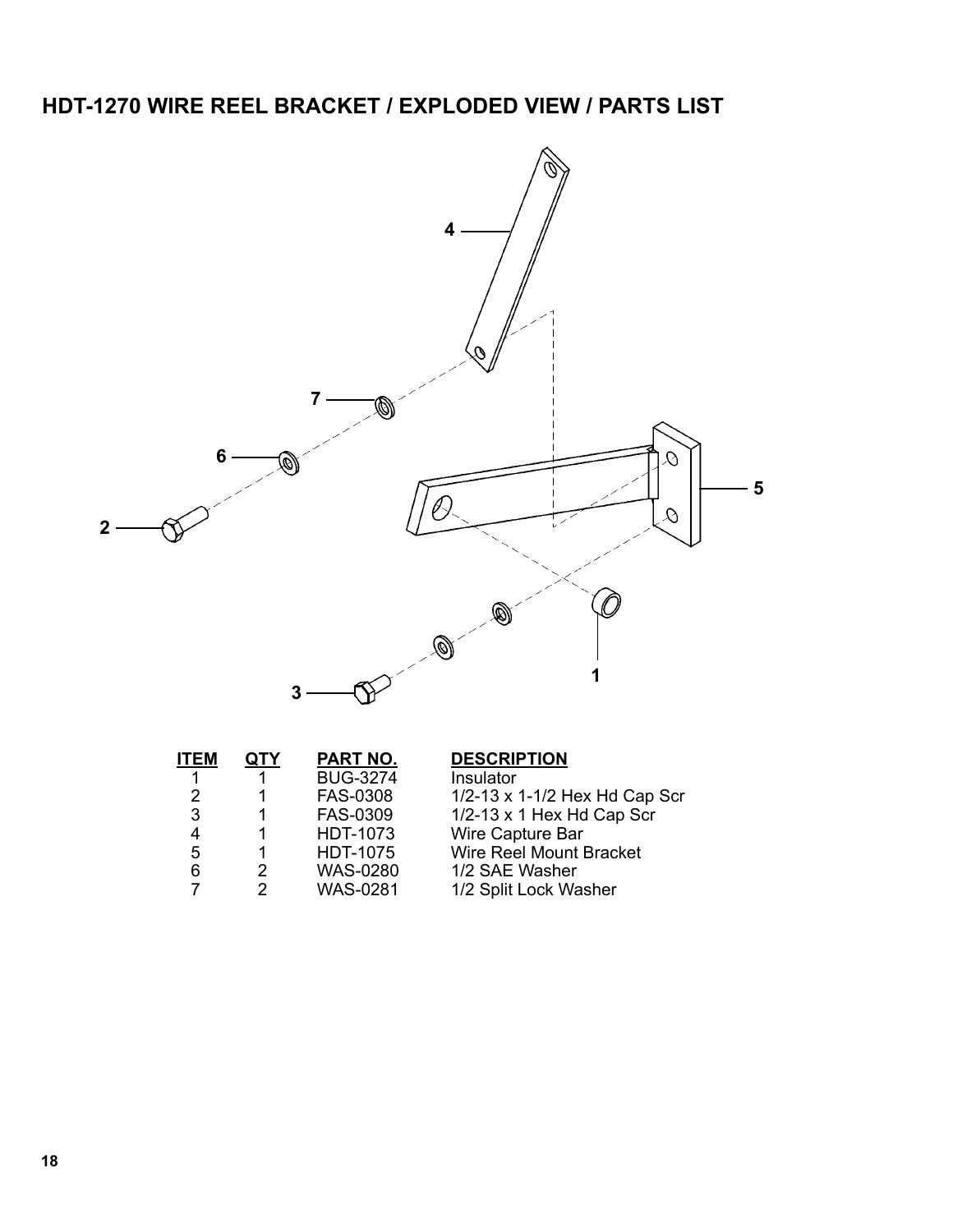<span id="page-18-0"></span>

| <b>ITEM</b> | <b>QTY</b> | PART NO.        | <b>DESCRIPTION</b>               |
|-------------|------------|-----------------|----------------------------------|
|             | 4          | FAS-0236        | Rnd Hd Scr 10-24 x 5/8           |
| 2           | 2          | FAS-0309        | $1/2-13 \times 1$ Hex Hd Cap Scr |
| 3           | 4          | <b>FAS-1330</b> | <b>Hex Nut 10-24</b>             |
| 4           |            | <b>HDT-1083</b> | Na-3 Mounting Plate              |
| 5           | 1          | <b>HDT-1087</b> | Na-3 Mount                       |
| 6           | 2          | HDT-1102        | U-Bolt W/ Mounting Plate         |
|             | 4          | <b>WAS-0230</b> | #10 Flat Washer                  |
| 8           | 4          | <b>WAS-0232</b> | #10 Split Lock Washer            |
| 9           | 2          | <b>WAS-0280</b> | 1/2 SAE Washer                   |
| 10          | 2          | <b>WAS-0281</b> | 1/2 Split Lock Washer            |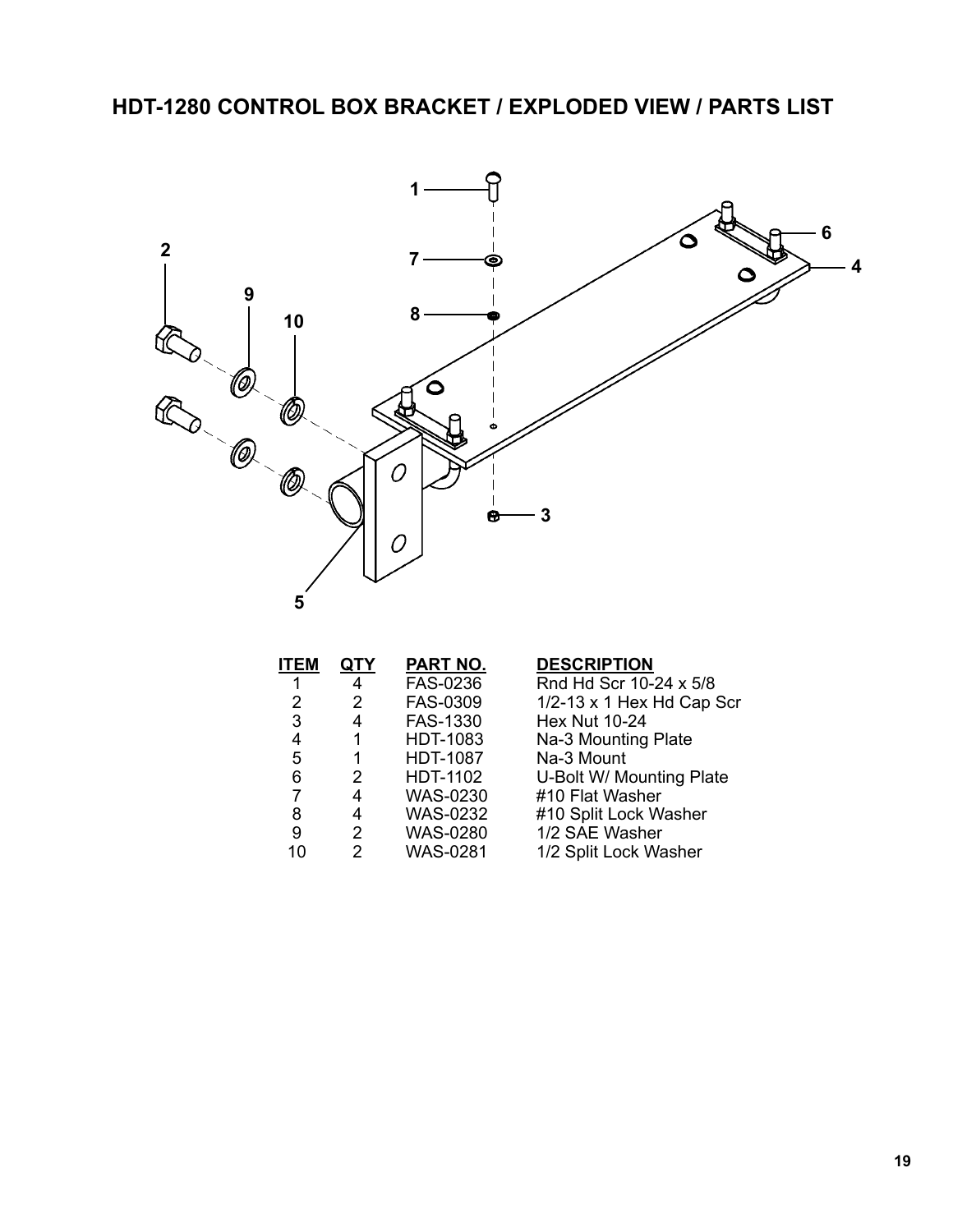<span id="page-19-0"></span>

| <b>ITEM</b> | QTY           | PART NO.        | <b>DESCRIPTION</b>             |
|-------------|---------------|-----------------|--------------------------------|
|             | $2^{\circ}$   | FAS-0235        | Rnd Hd Scr 10-24 x 1/2"        |
| 2           | 2             | FAS-0309        | Hex Hd Cap Scr 1/2-13 x 1"     |
| 3           | 2             | <b>FAS-1330</b> | <b>Hex Nut 10-24</b>           |
| 4           |               | <b>HDT-1093</b> | Flux Hopper Vacuum Mount Plate |
| 5           | 2             | <b>HDT-1102</b> | U-Bolt w/Mounting Plate        |
| 6           | 1             | <b>HDT-1120</b> | Flux Hopper Vacuum Mount       |
| 7           | 2             | <b>WAS-0230</b> | #10 SAE Flat                   |
| 8           | 2             | <b>WAS-0231</b> | #10 Internal Star Lockwasher   |
| 9           | 2             | <b>WAS-0280</b> | 1/2" SAE Flat                  |
| 10          | $\mathcal{P}$ | <b>WAS-0281</b> | 1/2" Split Lockwasher          |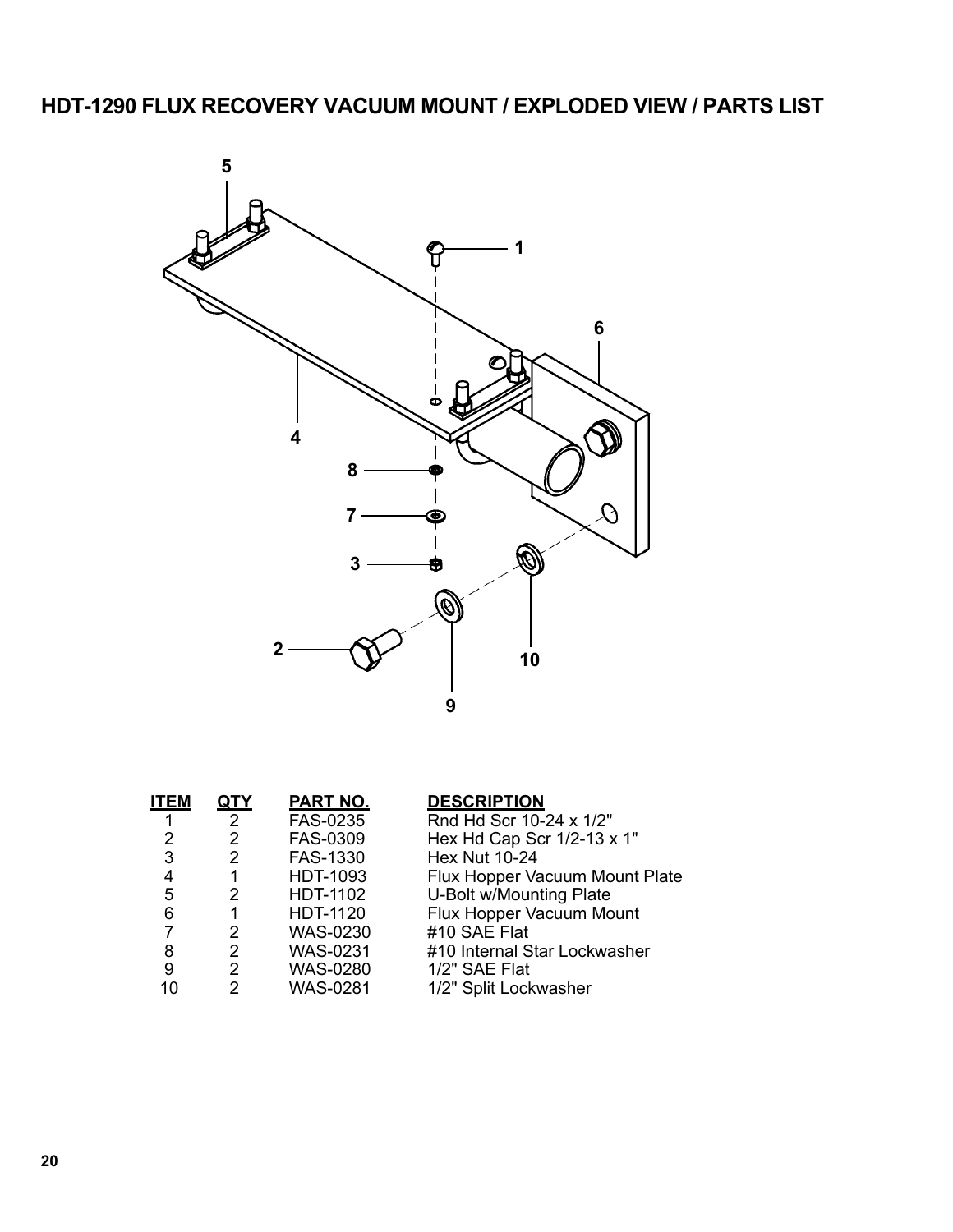# <span id="page-20-0"></span>**HDT-1000 / INTRODUCTION**

The **HEAVY-DUTY TRACTOR** is a large tractor with over-sized wheels for submerged-arc welding on flat steel plate. The unit is available with Lincoln NA-3S feeder and feeder controls. The tractor control panel is integrated into the NA-3S feeder control box for complete operation from the NA-3S panel. The unit is self-contained in that all tools and consumables for submerged-arc welding are located on the tractor. The only connections needed are those to the welding power supply. A flux recovery system is available as well for re-use of the submerged-arc flux. This allows for longer travel distances between fillings of the flux-hopper as well as reduced consumables cost. The HEAVY-DUTY TRACTOR is able to travel long distances at a constant speed. Two methods for weld-joint racking are available. Follower arms can be used to rack off of a vertical surface located along the weld seam, such as in fillet welding. A magnetic track system is also available when butt-welding operation is needed. The NA-3S feeder is capable of feeding wire diameters from 1/16" to 7/32".

#### **HDT-1000**

HEAVY-DUTY TRACTOR WITH FEEDER, CONTROLS AND FLUX RECOVERY AS SHOWN.

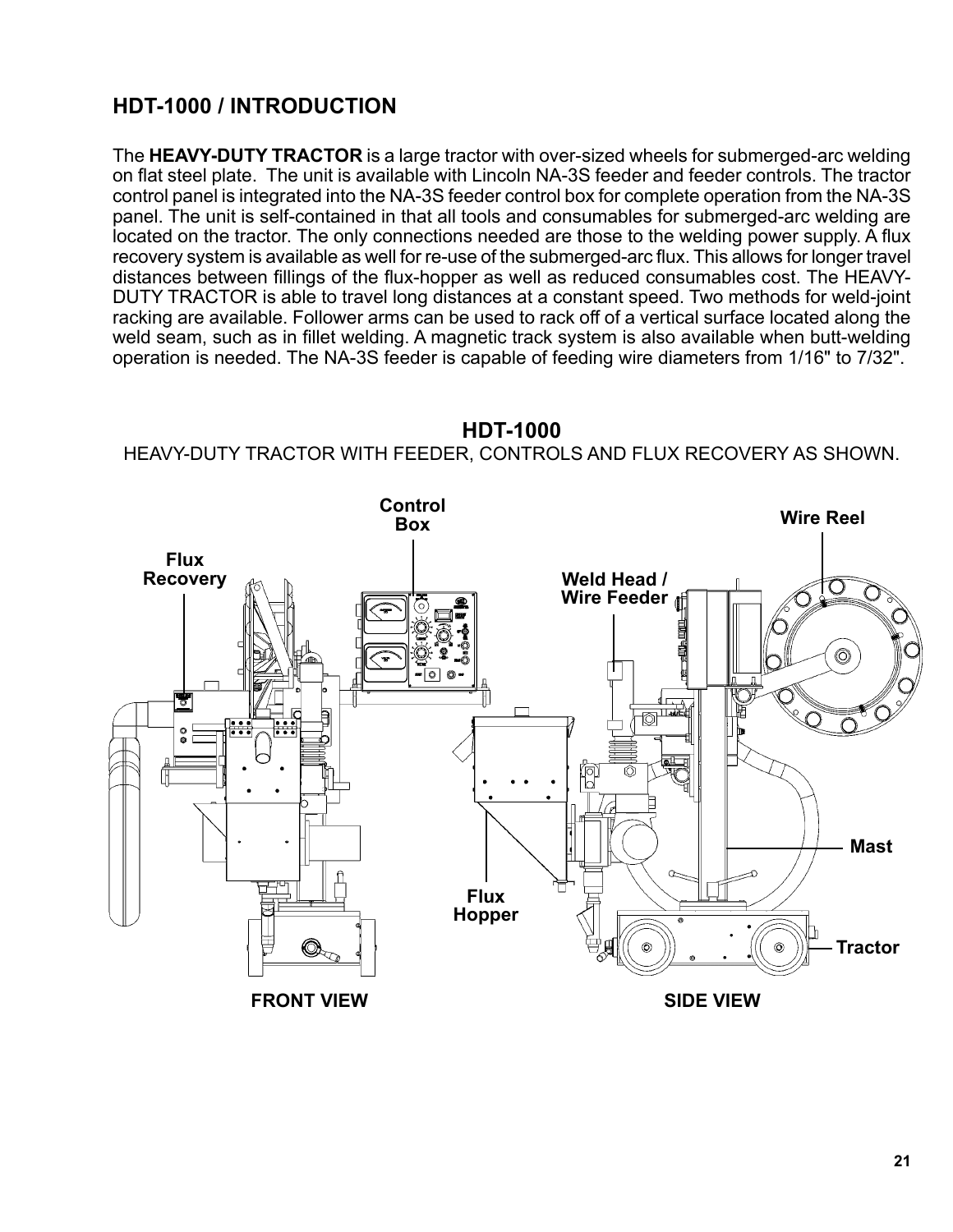# <span id="page-21-0"></span>**HDT-1000 / SETUP & OPERATION**

- 1. Remove the machine from the shipping box. Be sure to account for all loose parts before discarding the box!
- 2. Locate the cords that ship with the machine. A power cord and control pendant cord will be included. The cable connectors are keyed to fit their appropriate mates on the tractor and pendant. Install the power cable and pendant cable to their respective panel connectors on the tractor.
- 3. The operation of the tractor is handled on the control panel of the submerged-arc wire feeder control box.
- 4. If the follower arms are to be used, install them on the front and back of the machine. Make sure that the front follower arm is located in the short position. This guides the front of the machine into the fillet member, allowing the tractor to track a straight line.
- 5. Install the welding interface cables from the welding power supply to the wire-feeder control box. Also install the weld current cabling from the wire-feeder control box to the submerged-arc nozzle. Refer to the NA-3 instruction manual that ships with the **HEAVY-DUTY TRACTOR**.
- 6. Load the wire-reel with the appropriate sized welding wire. Again, refer to the NA-3 instruction manual for proper installation of wire through the feeder and nozzle.

#### 7. **DRY RUN:**

To ensure proper operation of the unit, test by turning the main power on from the feeder control panel. Switch the tractor travel direction switch to the desired travel direction. Switch the **HAND / AUTO** switch to **HAND**. Adjust the speed with the knob located below the LED speed display.

8. All welding parameters and tractor controls are fully adjustable during cycle operation.

**NOTE:** The HDT-1000 version comes without a power cord since it draws its power from the 120VAC provided to the NA-3S feed control unit from the welding power supply. It is possible to rewire the tractor to receive power from the AC lines. However, this is not needed when purchased with the welding equipment. Consult the Bug-O Systems' sales department for application assistance.

#### **NOTES:**

Refer to p.8 for HDT-1010/1012/1014, tractor drawing and parts list.

Refer to p.9 for HDT wiring diagram.

Refer to p.10 & 11 for HDT-1020, tractor mechanicals drawing and parts list.

Refer to p.17 for HDT-1060 / MAST EXPLODED VIEW / PARTS LIST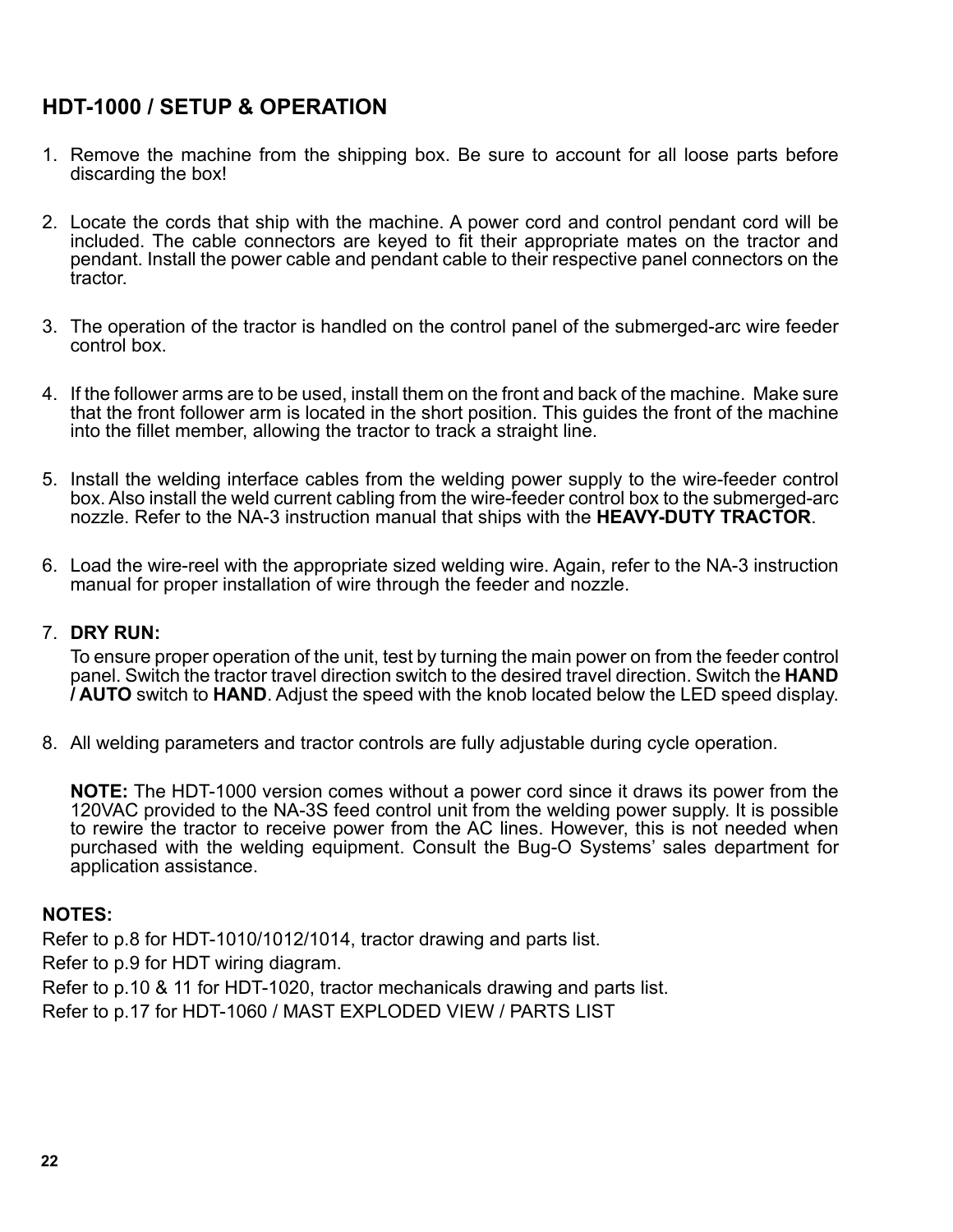# <span id="page-22-0"></span>**HDT-1050 EXPLODED VIEW / PARTS LIST**



| <b>ITEM</b> | QTY | PART NO.        | <b>DESCRIPTION</b>           |
|-------------|-----|-----------------|------------------------------|
|             |     | <b>HDT-1090</b> | <b>Flux Recovery System</b>  |
| 2           |     | <b>HDT-1060</b> | Mast                         |
| 3           |     | <b>HDT-1080</b> | Na-3 With Mount              |
| Δ           |     | <b>HDT-1070</b> | Wire Reel With Mount         |
| 5.          |     | <b>HDT-1085</b> | Na-3 Automatic Head Assembly |
|             |     |                 |                              |

NOTE: Refer to p.17 for HDT-1060 details.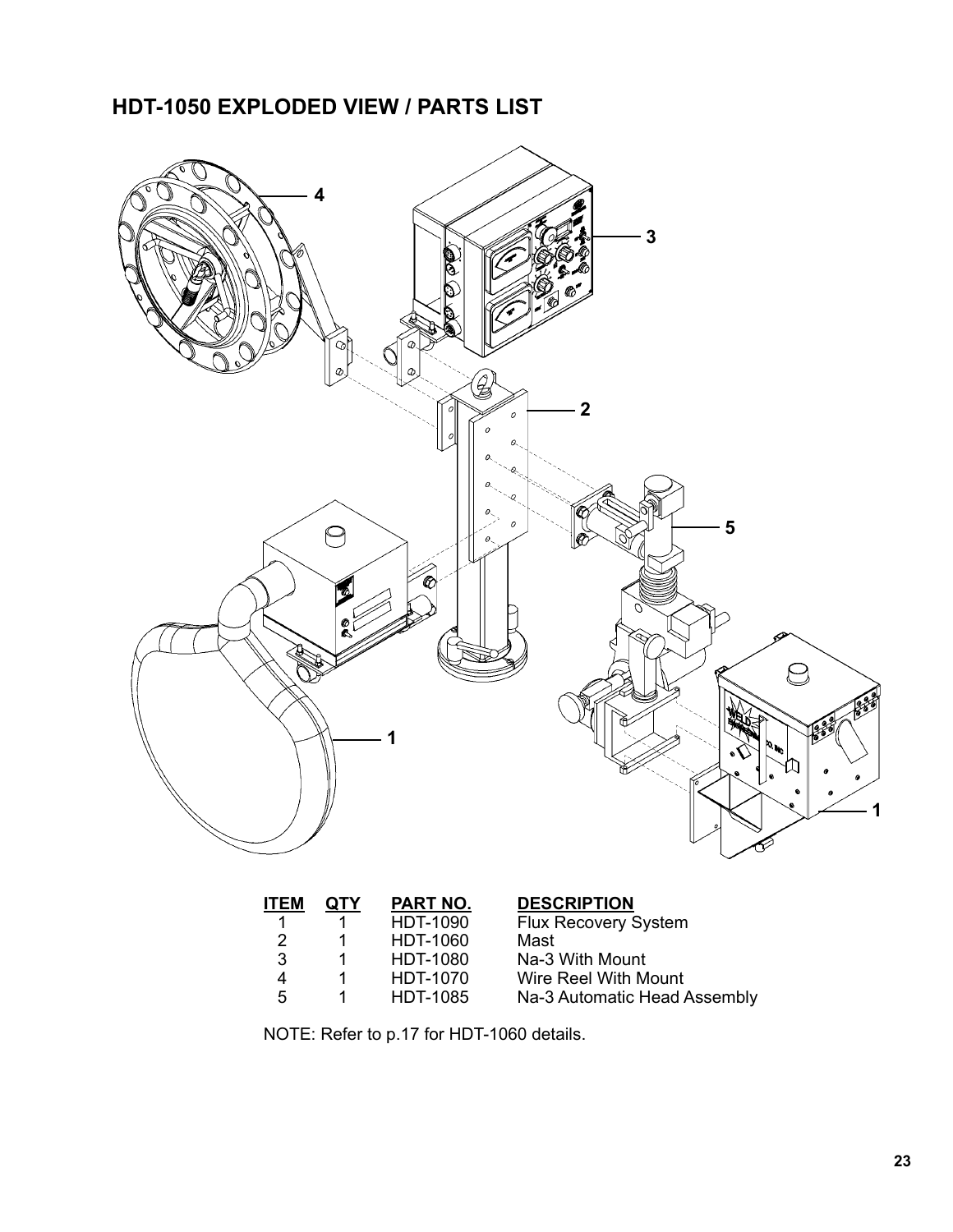# <span id="page-23-0"></span>**HDT-1070 WIRE REEL W/MOUNT / EXPLODED VIEW / PARTS LIST**



| QTY           | <b>PART NO.</b> | <b>DESCRIPTION</b>               |
|---------------|-----------------|----------------------------------|
|               | <b>BUG-3274</b> | Insulator                        |
|               | <b>BUG-3293</b> | 60# Spool Kit                    |
| 1             | <b>FAS-0308</b> | 1/2-13 x 1-1/2 Hex Hd Cap Scr    |
| 1.            | <b>FAS-0309</b> | $1/2-13 \times 1$ Hex Hd Cap Scr |
| 1.            | HDT-1073        | Wire Capture Bar                 |
| 1             | <b>HDT-1075</b> | Wire Reel Mount Bracket          |
| 2             | <b>WAS-0280</b> | 1/2 SAE Washer                   |
| $\mathcal{P}$ | <b>WAS-0281</b> | 1/2 Split Lock Washer            |
|               |                 |                                  |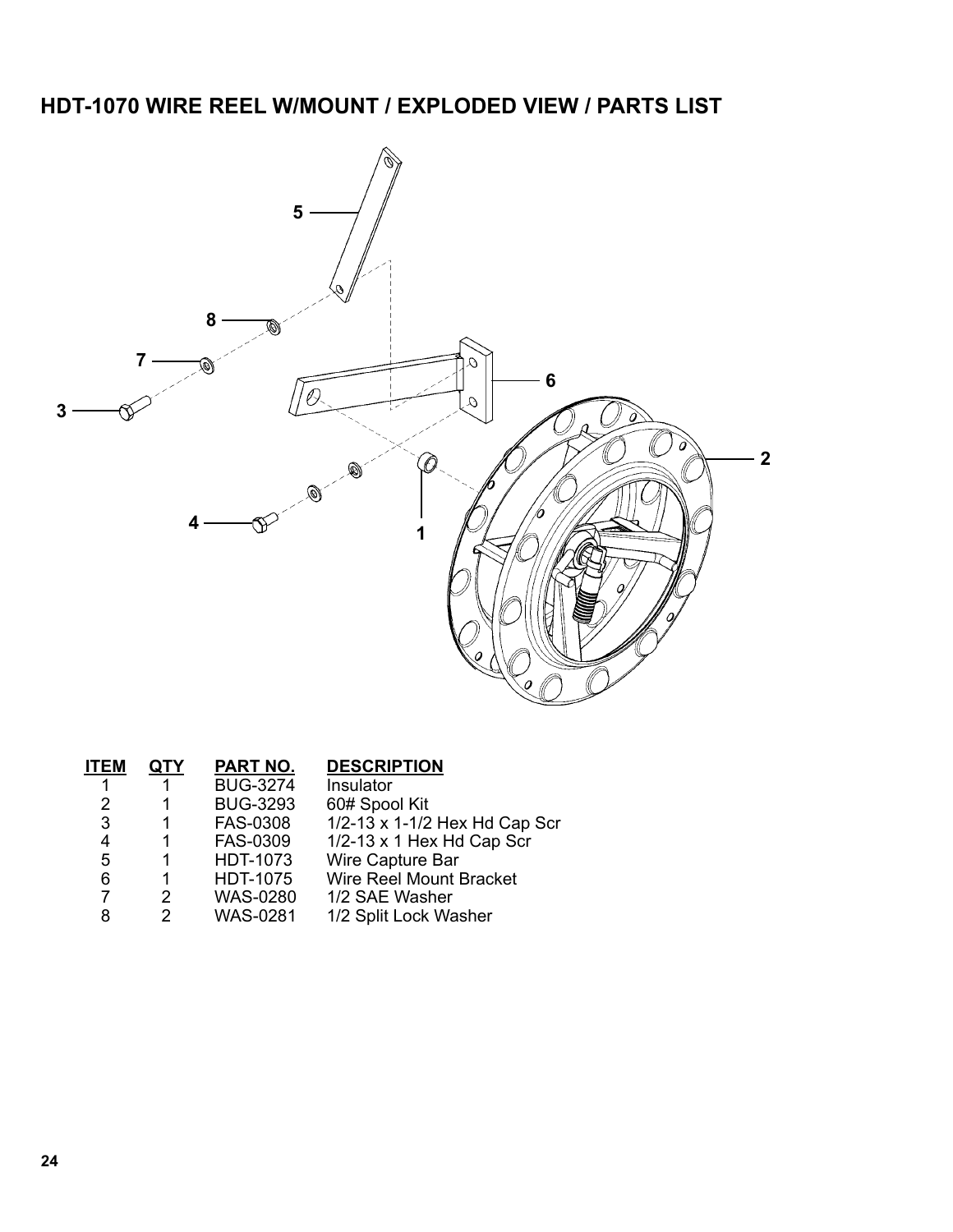<span id="page-24-0"></span>**HDT-1080 NA-3 W/MOUNT / EXPLODED VIEW / PARTS LIST**



| ITEM | <u>QTY</u>     | <b>PART NO.</b> | <b>DESCRIPTION</b>               |
|------|----------------|-----------------|----------------------------------|
|      | 4              | FAS-0236        | Rnd Hd Scr 10-24 x 5/8           |
| 2    | $\overline{2}$ | FAS-0309        | $1/2-13 \times 1$ Hex Hd Cap Scr |
| 3    | 4              | <b>FAS-1330</b> | <b>Hex Nut 10-24</b>             |
| 4    | 1              | HDT-1083        | Na-3 Mounting Plate              |
| 5    | 1              | <b>HDT-1086</b> | Lincoln Na-3 Welder              |
| 6    | 1              | <b>HDT-1087</b> | Na-3 Mount                       |
| 7    | $\mathcal{P}$  | HDT-1102        | U-Bolt W/ Mounting Plate         |
| 8    | 4              | <b>WAS-0230</b> | #10 Flat Washer                  |
| 9    | 4              | <b>WAS-0232</b> | #10 Split Lock Washer            |
| 10   | $\overline{2}$ | <b>WAS-0280</b> | 1/2 SAE Washer                   |
| 11   | 2              | <b>WAS-0281</b> | 1/2 Split Lock Washer            |
|      |                |                 |                                  |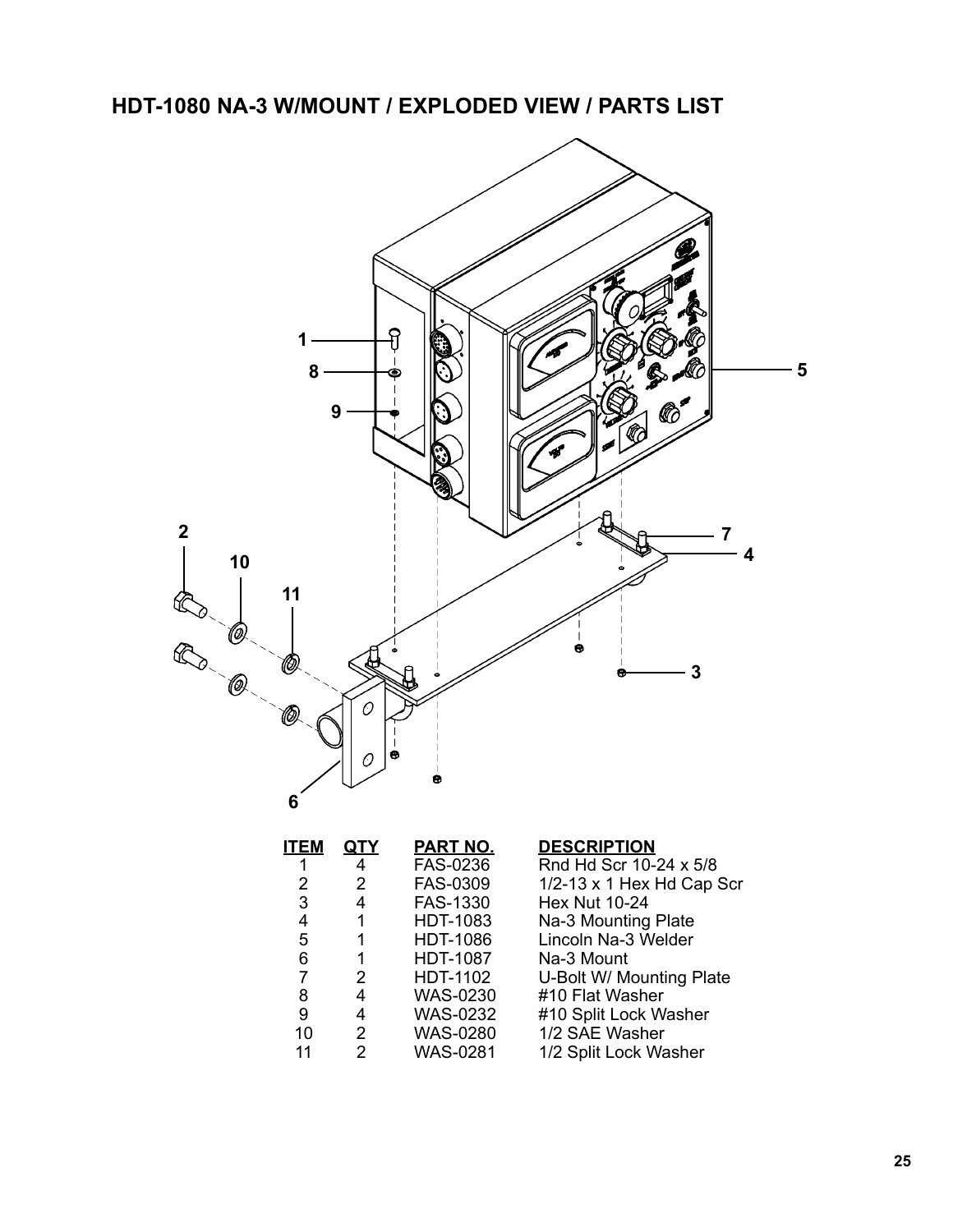# <span id="page-25-0"></span>**CONTROL BOX WIRING DIAGRAM**



| <b>ELECTRICAL COMPONENT CHART</b> |                       |                 |  |
|-----------------------------------|-----------------------|-----------------|--|
| <b>ITEM</b>                       | <b>DESCRIPTION</b>    | Part NO.        |  |
| C <sub>1</sub>                    | PANEL CONNECTOR       | <b>BUG-5527</b> |  |
| DМ                                | <b>DIGITAL METER</b>  | <b>BUG-1764</b> |  |
| <b>SW</b>                         | <b>SWITCH</b>         | <b>BUG-2255</b> |  |
| P                                 | POTENTIOMETER CONTROL | <b>BUG-9677</b> |  |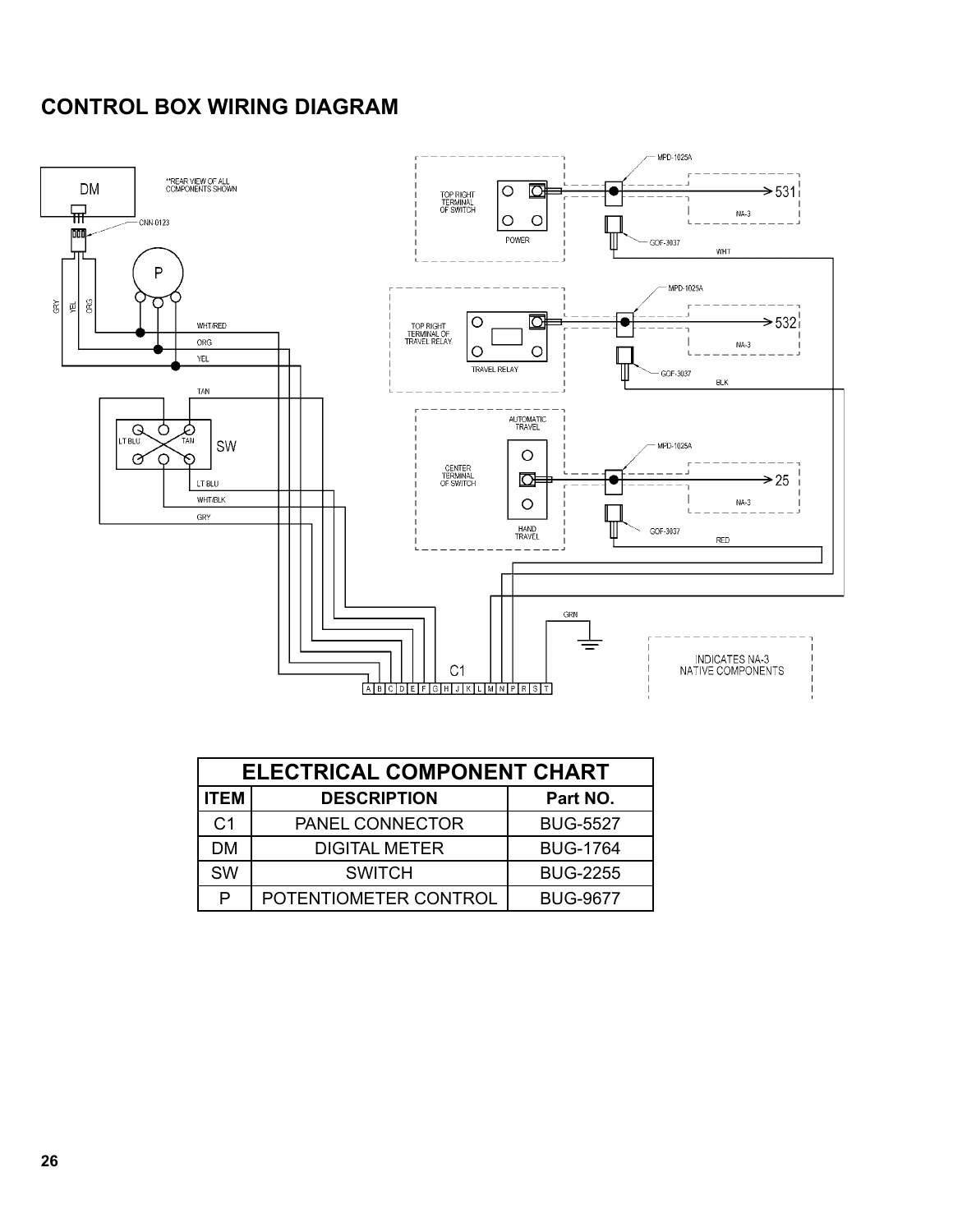# <span id="page-26-0"></span>**HDT-1085 NA-3 AUTOMATIC HEAD MOUNT / EXPLODED VIEW / PARTS LIST**



| <b>ITEM</b> | QTY            | PART NO.        | <b>DESCRIPTION</b>         |
|-------------|----------------|-----------------|----------------------------|
|             |                | <b>CWO-1465</b> | Fine Adj. Horizontal       |
| 2           |                | <b>CWO-1466</b> | Vertical-Fine Adjustment   |
| 3           | 4              | FAS-0309        | Hex Hd Cap Scr 1/2-13 x 1" |
| 4           | 1              | LDC-0010        | <b>Automatic Head</b>      |
| 5           | $\overline{4}$ | <b>WAS-0280</b> | 1/2" SAE Flat              |
| 6           | Δ              | <b>WAS-0281</b> | 1/2" Split Lockwasher      |
|             |                |                 |                            |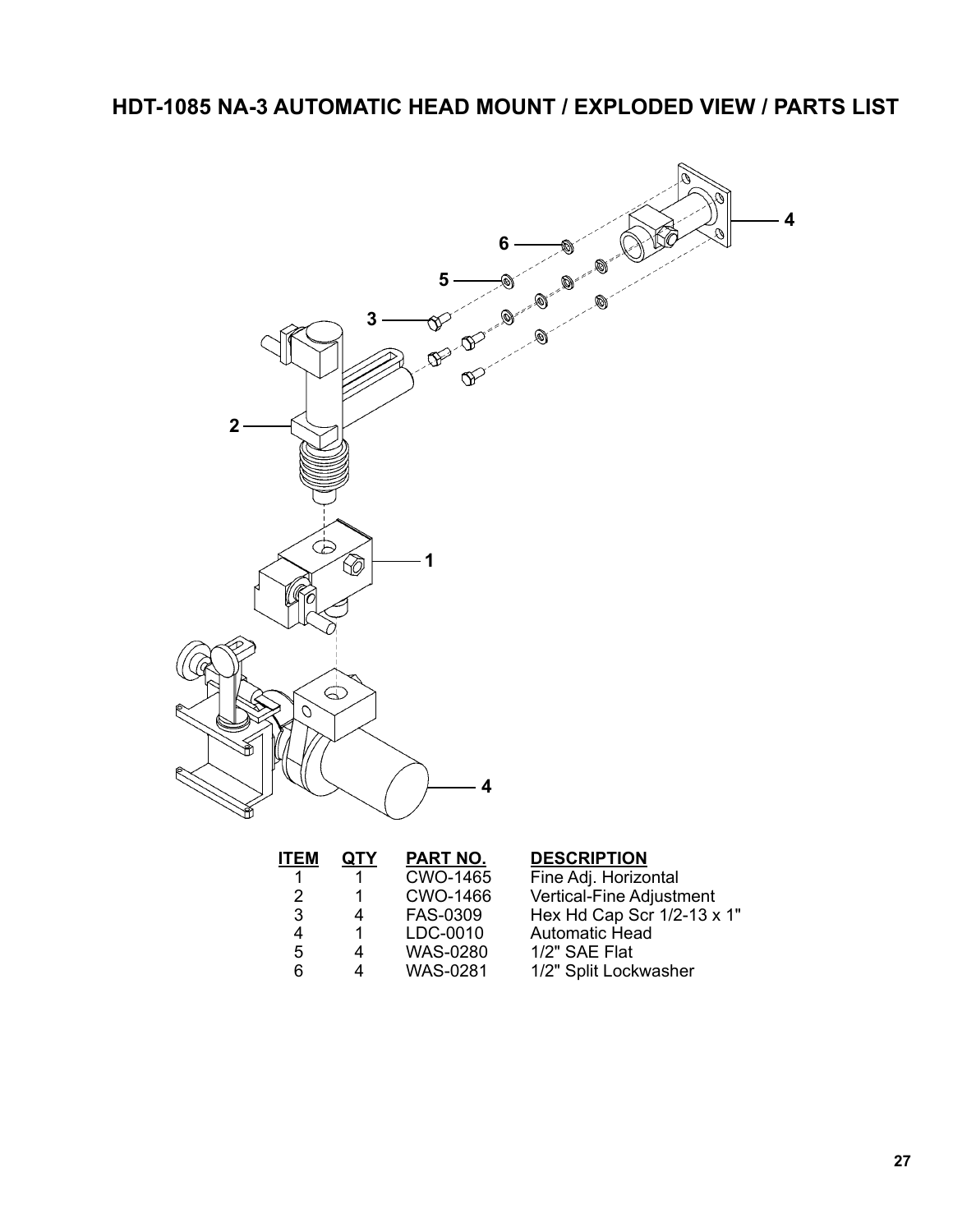### <span id="page-27-0"></span>**HDT-1090 FLUX RECOVERY UNIT W/MOUNT / EXPLODED VIEW / PARTS LIST**



#### **HDT-1110 Configuration for Fillet Welding**

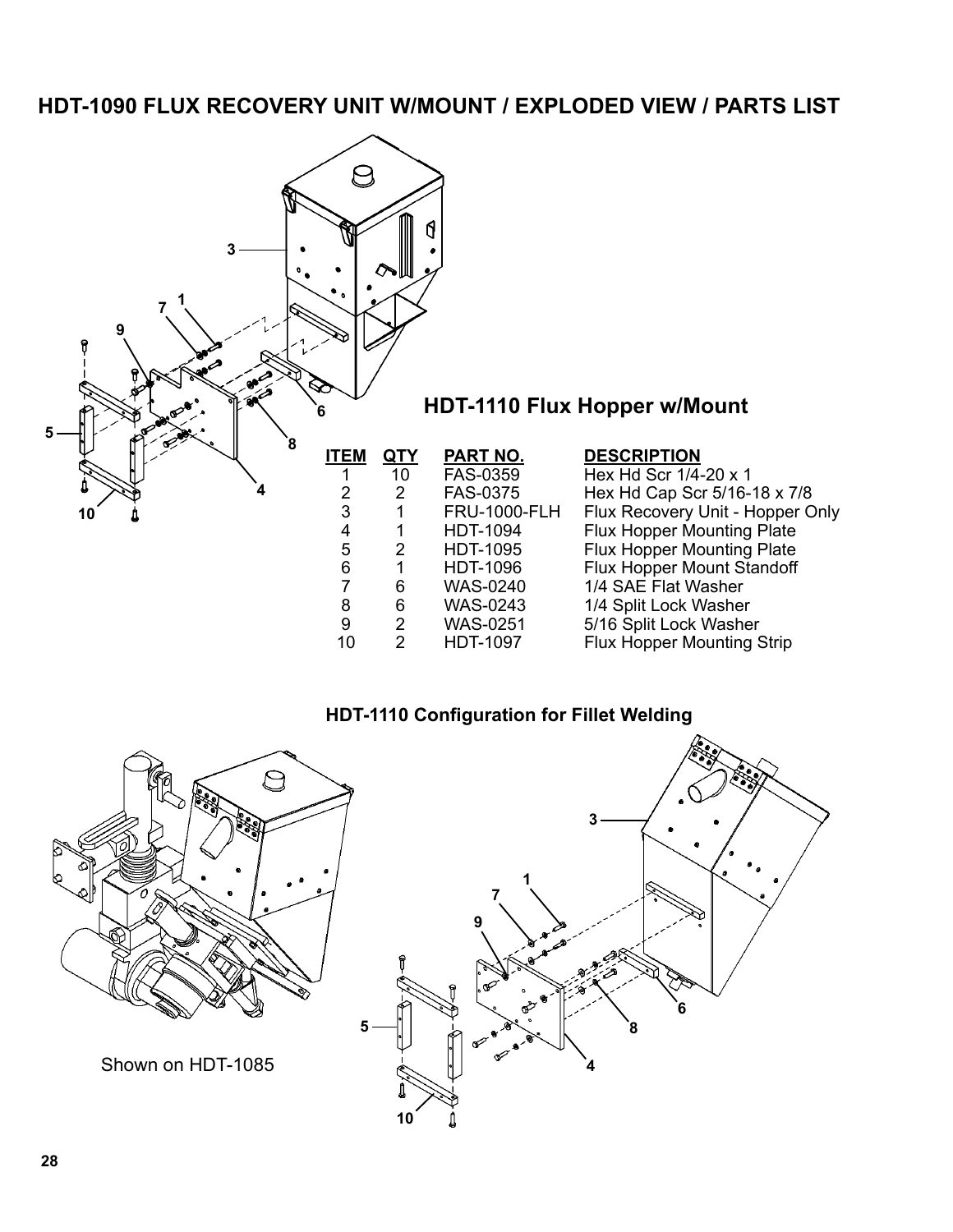# **HDT-1090 FLUX RECOVERY UNIT W/MOUNT / EXPLODED VIEW / PARTS LIST**



# **HDT-1115 Flux Vacuum w/Mount**

| <b>ITEM</b> | QTY            | PART NO.            | <b>DESCRIPTION</b>             |
|-------------|----------------|---------------------|--------------------------------|
|             | $\mathbf{2}$   | <b>FAS-0235</b>     | Rnd Hd Scr 10-24 x 1/2"        |
| 2           | 2              | FAS-0309            | Hex Hd Cap Scr 1/2-13 x 1"     |
| 3           | 2              | FAS-1330            | <b>Hex Nut 10-24</b>           |
| 4           | 1              | <b>FRU-1000-VAC</b> | Flux Recovery Unit-Vac Only    |
| 5           | 1              | HDT-1093            | Flux Hopper Vacuum Mount Plate |
| 6           | 2              | <b>HDT-1102</b>     | <b>U-Bolt W/Mnting Plate</b>   |
|             | 1              | <b>HDT-1120</b>     | Flux Hopper Vacuum Mount       |
| 8           | 2              | <b>WAS-0230</b>     | #10 SAE Flat                   |
| 9           | 2              | <b>WAS-0231</b>     | #10 Internal Star Lockwasher   |
| 10          | $2^{\circ}$    | <b>WAS-0280</b>     | 1/2" SAE Flat                  |
| 11          | $\overline{2}$ | <b>WAS-0281</b>     | 1/2" Split Lockwasher          |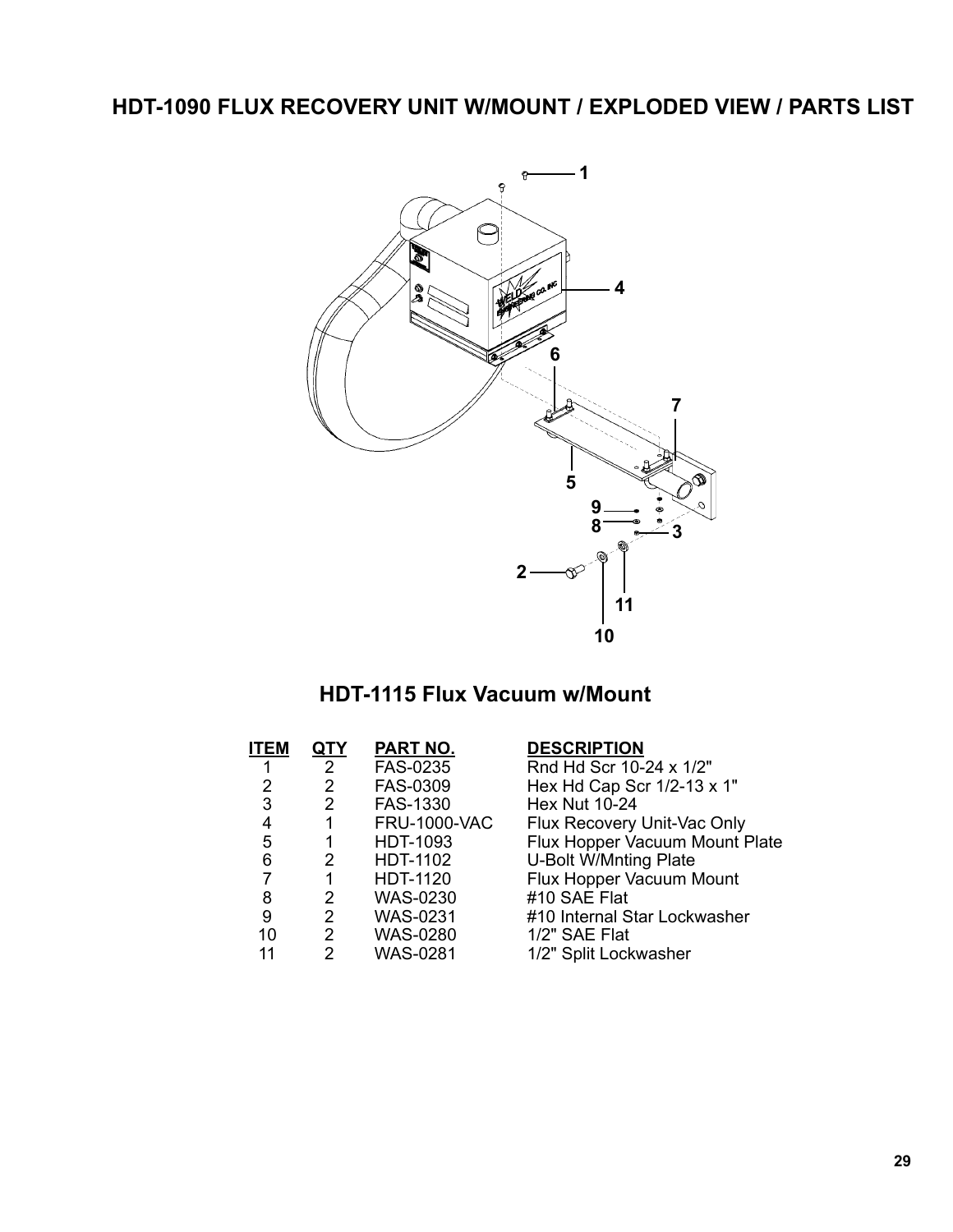# <span id="page-29-0"></span>**CWO-3690-\_ K231 SUB ARC GUN / EXPLODED VIEW / PARTS LIST**



| <b>ITEM</b> | QTY | <b>PART NO.</b>     | <b>DESCRIPTION</b>               |
|-------------|-----|---------------------|----------------------------------|
| 1           | 1   | PXS-15106-3/32      | Nozzle Insert                    |
| 2           | 1   | PXT-10570           | Socket Head Screw                |
| 3           | 1   | PXS-10493-1         | Nozzle Insulator                 |
| 4           | 1   | PXS-121312          | Hex Hd Scr 1 1/2" & Nut 1/2"-13  |
| 5           | 1   | PXT-9967-10         | Nozzle Body Roll Pin             |
| 6           | 1   | CWO-8052            | Nozzle Body                      |
| $*7$        | 1   | PXS-10125-          | Contact Tip (Specify Wire Size*) |
| 8           | 1   | PXS-10138           | Flux Cone Plug (Insulator)       |
| 9           | 1   | PXT-9078-1          | <b>Thumb Screw</b>               |
| 10          | 1   | PXT-9967-30         | <b>Flux Cone Roll Pin</b>        |
| 11          | 1   | PXT-13835           | 3/4" x 7" Flux Hose w/Fbr Ins    |
| <b>11A</b>  | 1   | <b>PXT-13835-IN</b> | <b>Fiber Insulator</b>           |
| 12          | 1   | <b>BUG-3161-P</b>   | Cone Body Assembly               |
| 13          | 1   | <b>BUG-3163</b>     | <b>Locking Ferrule</b>           |
| 14          | 1   | <b>BUG-3164</b>     | <b>Flux Cone (Kp2085-1)</b>      |
| 15          | 1   | <b>BUG-3165</b>     | <b>Retaining Nut</b>             |

#### *\*WIRE SIZES AVAILABLE:*

| <u>PART NO.</u> | <b>WIRE SIZE</b>  |
|-----------------|-------------------|
| CWO-3690-1/16   | $1/16$ " (1.6 mm) |
| CWO-3690-5/64   | $5/64$ " (2.0 mm) |
| CWO-3690-3/32   | $3/32$ " (2.4 mm) |
| CWO-3690-1/8    | $1/8$ " (3.2 mm)  |
| CWO-3690-5/32   | $5/32$ " (4.0 mm) |
| CWO-3690-3/16   | $3/16"$ (4.8 mm)  |
| CWO-3690-7/32   | $7/32$ " (5.6 mm) |
|                 |                   |

#### *\*REPLACEMENT CONTACT TIPS AVAILABLE:*

| <u>PART NO.</u><br><b>CWO-8048</b><br>CWO-8049<br>CWO-8050<br><b>CWO-8051</b> | <b>WIRE SIZE</b><br>$5/64$ " (2.0 mm)<br>$3/32$ " (2.4 mm)<br>$5/32$ " (4.0 mm)<br>$1/8$ " (3.2 mm) |
|-------------------------------------------------------------------------------|-----------------------------------------------------------------------------------------------------|
| PXS-10125XL-7/64 7/64" (2.8 mm)<br>PXS-10125XL-1/16                           | $1/16"$ (1.6 mm)                                                                                    |

PXS-10125XL-3/16 3/16" (4.8 mm) PXS-10125XL-7/32 7/32" (5.6 mm)